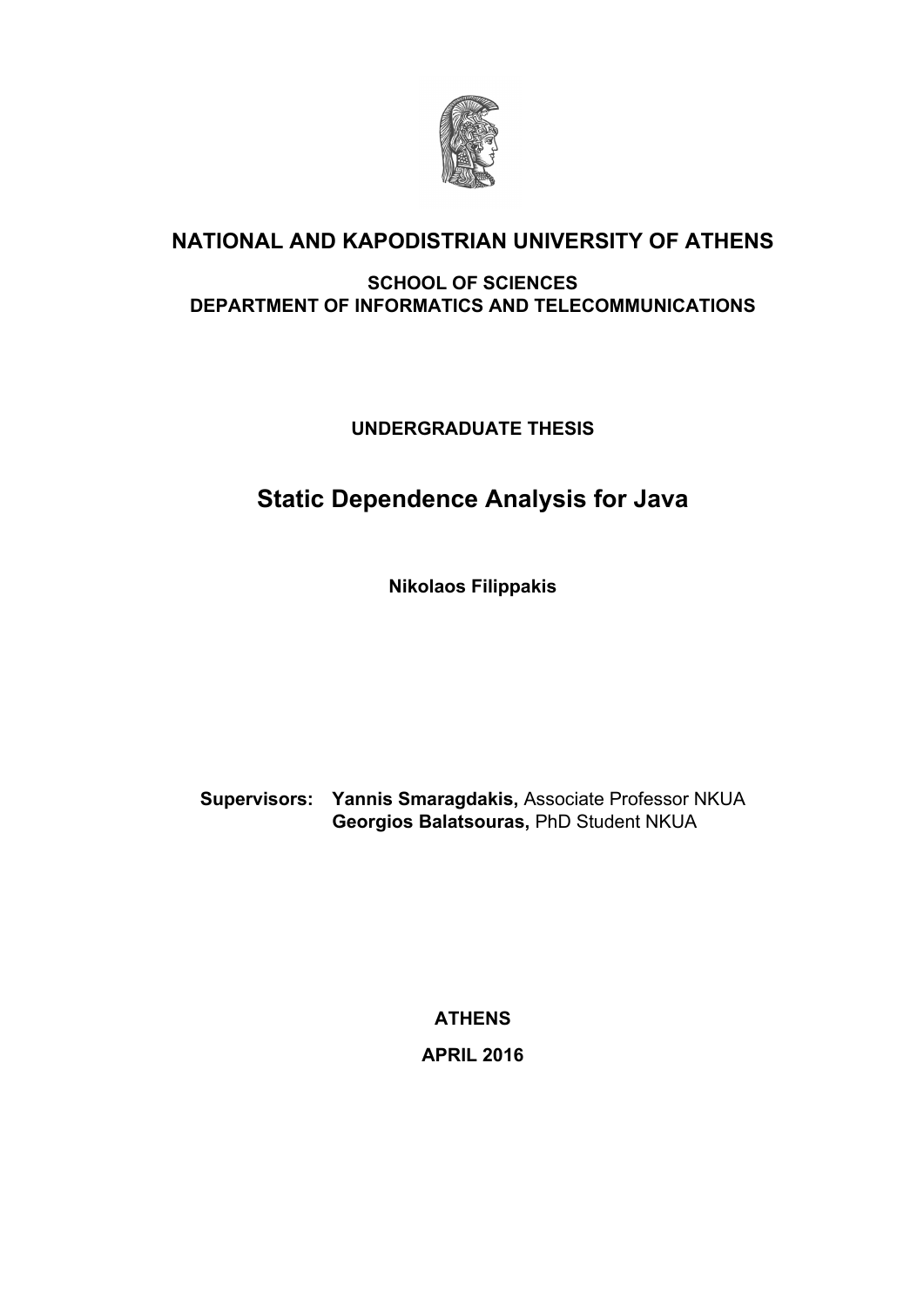

# **ΕΘΝΙΚΟ ΚΑΙ ΚΑΠΟΔΙΣΤΡΙΑΚΟ ΠΑΝΕΠΙΣΤΗΜΙΟ ΑΘΗΝΩΝ**

#### **ΣΧΟΛΗ ΘΕΤΙΚΩΝ ΕΠΙΣΤΗΜΩΝ ΤΜΗΜΑ ΠΛΗΡΟΦΟΡΙΚΗΣ ΚΑΙ ΤΗΛΕΠΙΚΟΙΝΩΝΙΩΝ**

**ΠΤΥΧΙΑΚΗ ΕΡΓΑΣΙΑ**

# **Στατική Ανάλυση Εξαρτήσεων για Java**

**Νικόλαος Φιλιππάκης**

**Επιβλέποντες: Γιάννης Σμαραγδάκης,** Αναπληρωτής Καθηγητής ΕΚΠΑ **Γεώργιος Μπαλατσούρας,** Διδακτορικός Φοιτητής ΕΚΠΑ

**ΑΘΗΝΑ**

**ΑΠΡΙΛΙΟΣ 2016**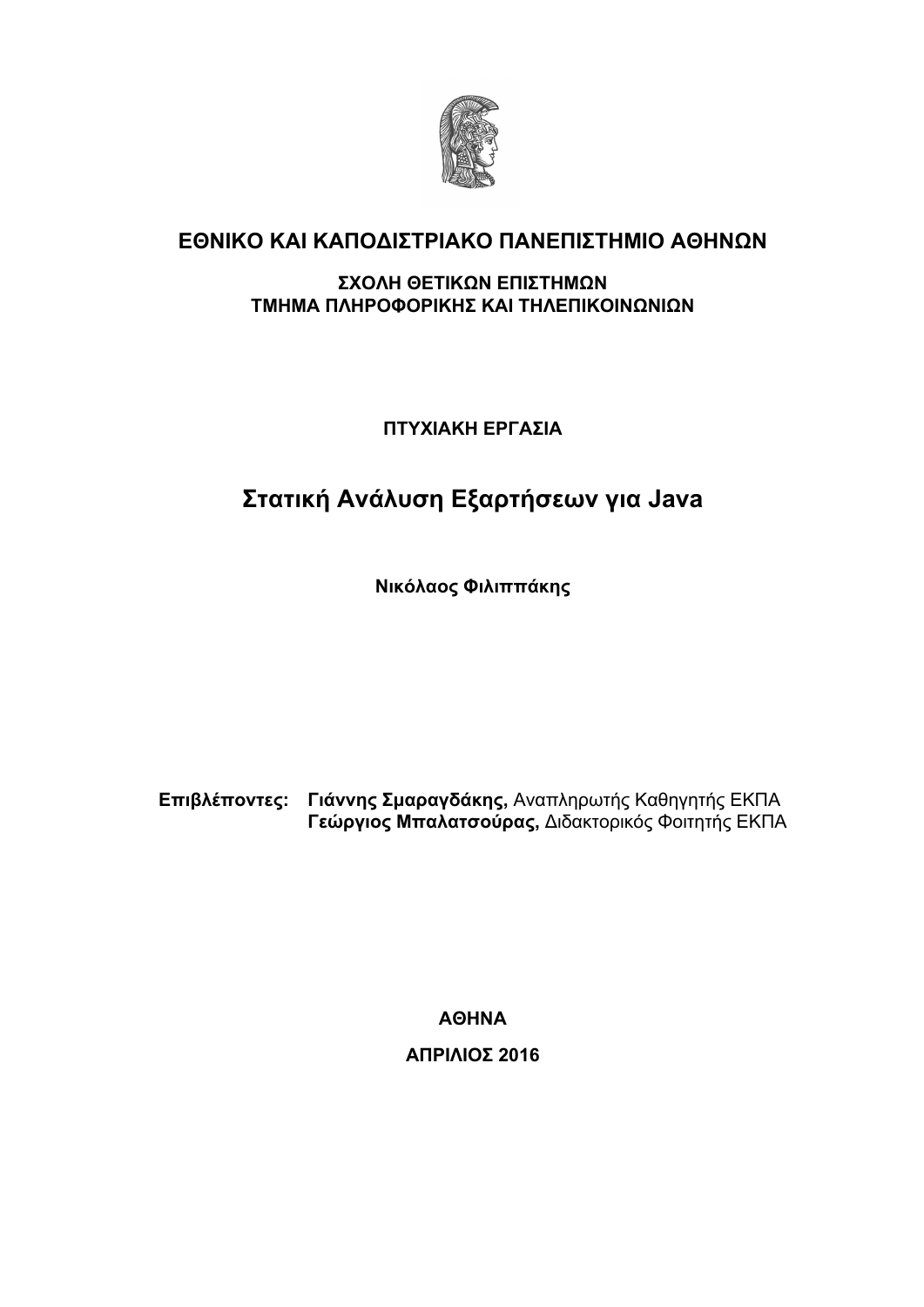#### **UNDERGRADUATE THESIS**

Static Dependence Analysis for Java

**Nikolaos Filippakis R.N.:** 1115201000103

**Supervisors: Yannis Smaragdakis,** Associate Professor NKUA **Georgios Balatsouras,** PhD Student NKUA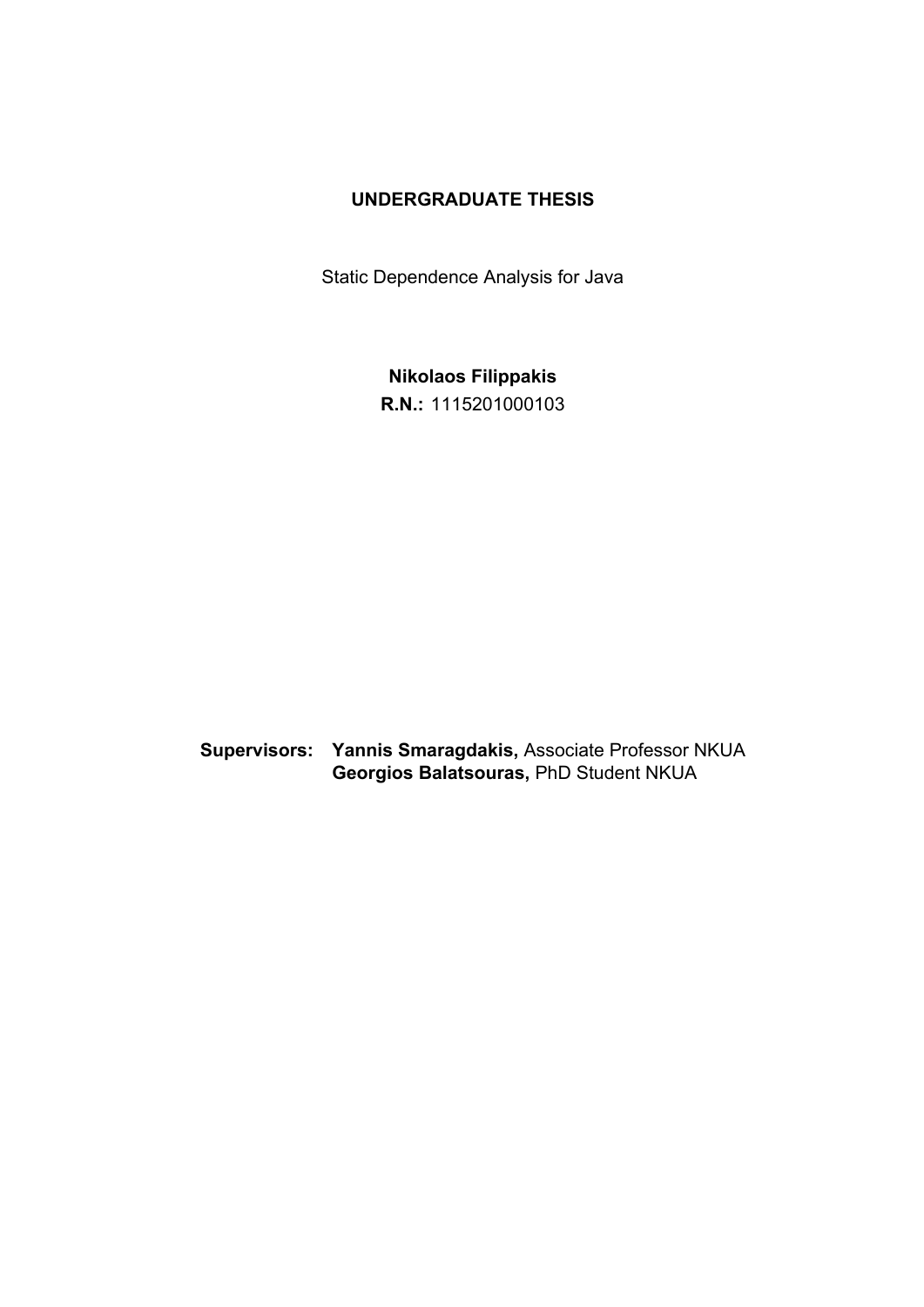#### **ΠΤΥΧΙΑΚΗ ΕΡΓΑΣΙΑ**

Στατική Ανάλυση Εξαρτήσεων για Java

**Νικόλαος Φιλιππάκης Α.Μ.:** 1115201000103

**Επιβλέποντες: Γιάννης Σμαραγδάκης,** Αναπληρωτής Καθηγητής ΕΚΠΑ **Γεώργιος Μπαλατσούρας,** Διδακτορικός Φοιτητής ΕΚΠΑ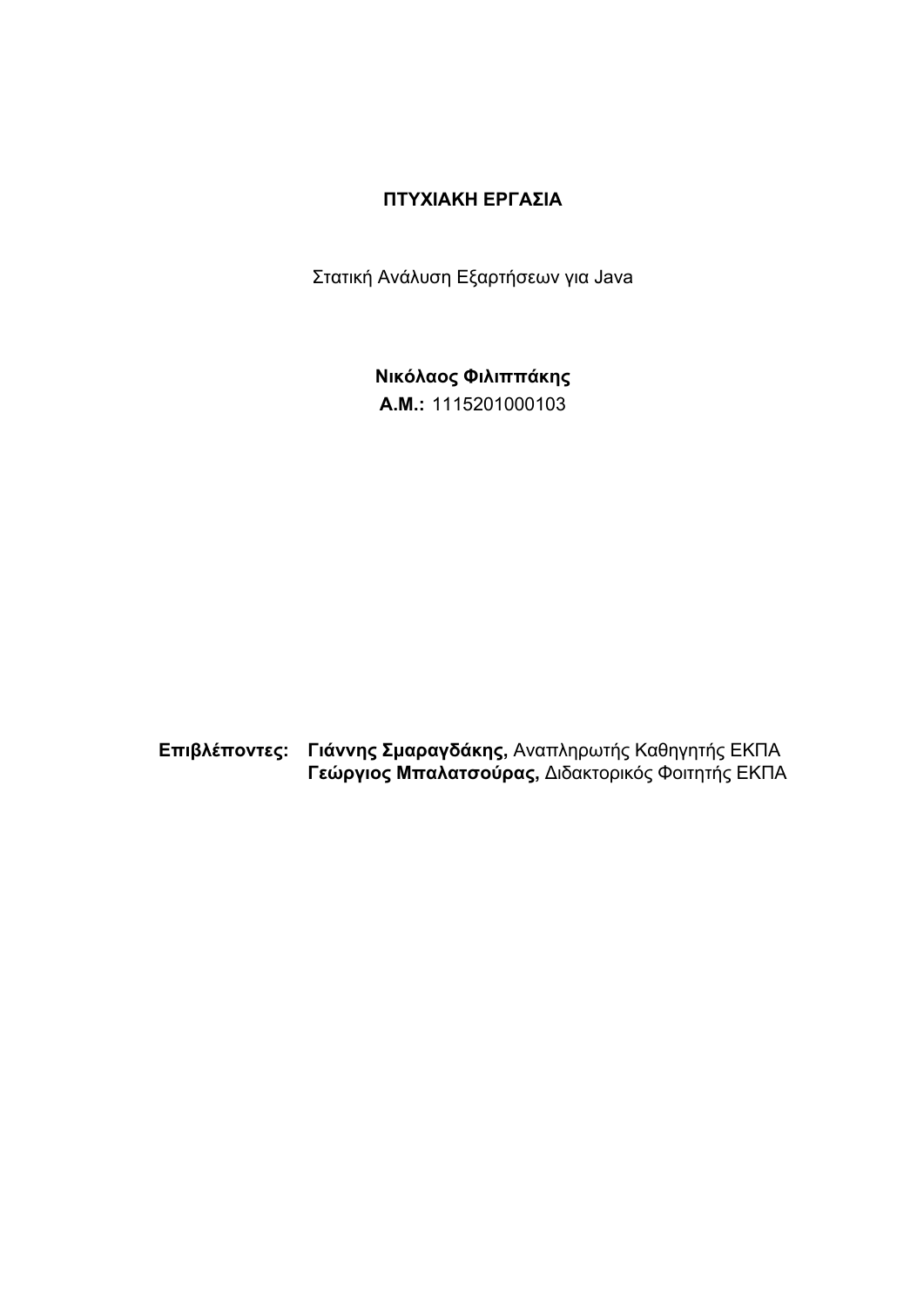# **ABSTRACT**

Many applications use sensitive or untrusted data, such as data provided by a user. For this reason, it is useful to be able to discern the flow of such kinds of data inside an application, as well as the parts of the application whose execution is dependent on them.

We present a dependence analysis which, given some source instructions in a Java program, computes an overapproximation of the parts of the program whose execution can be influenced by these instructions. The central idea is that user-supplied data should not be able to influence critical parts of the program and that, inversely, sensitive data in the program should not leak out information to the user.

The analysis was written in the Datalog language and is based on the Doop framework. Specifically, the analysis logic was implemented in about 200 lines of Datalog code, something that demonstrates the capabilities of Doop in the creation of compact and expressive static analyses.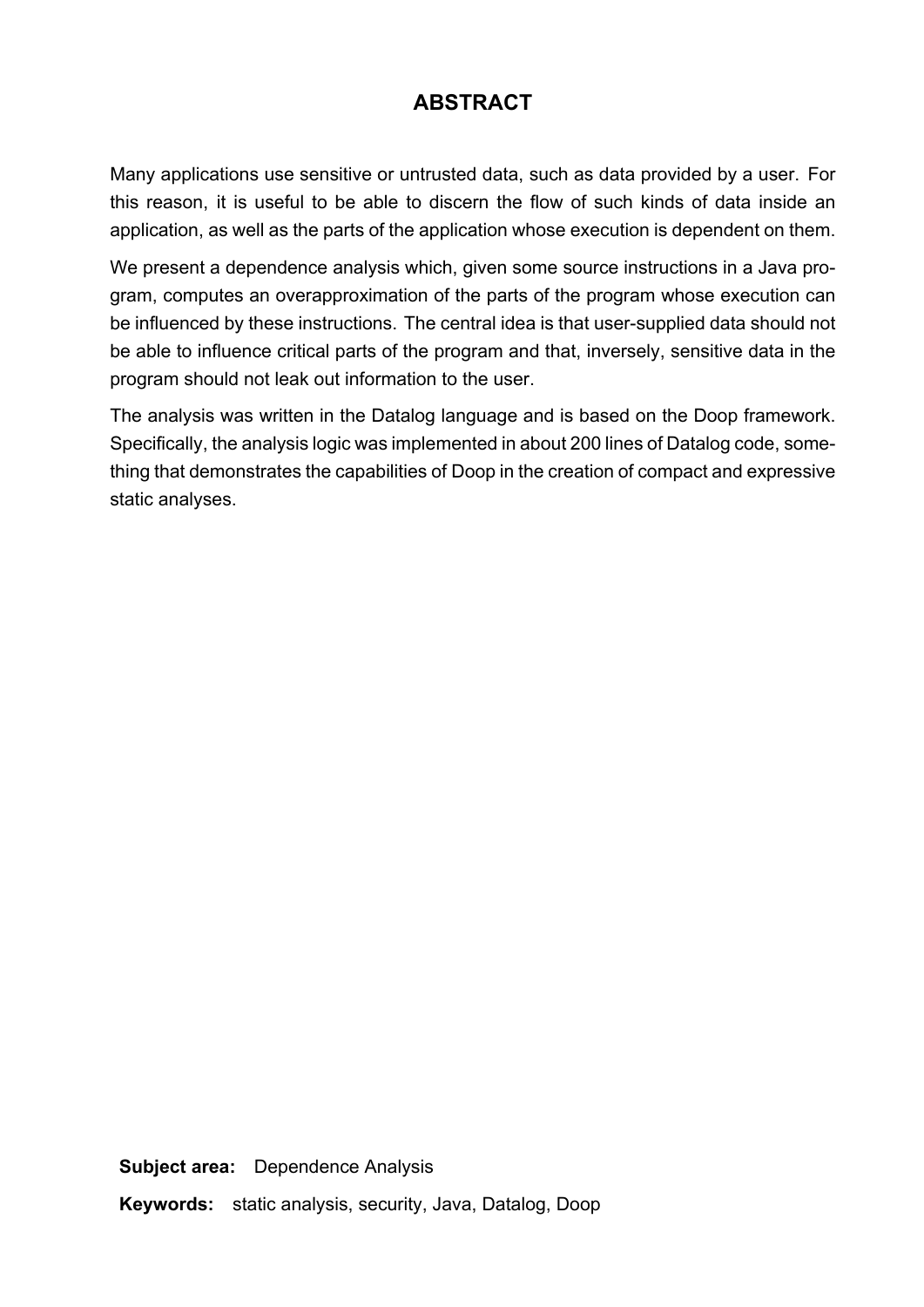## **ΠΕΡΙΛΗΨΗ**

Πολλές εφαρμογές λειτουργούν χρησιμοποιώντας ευαίσθητα ή αναξιόπιστα δεδομένα, όπως τα δεδομένα που παίρνουν από τον χρήστη. Για αυτόν τον λόγο, είναι χρήσιμο να μπορεί κάποιος να δει τη ροή τέτοιου είδους δεδομένων μέσα σε μια εφαρμογή, καθώς και τα μέρη της εφαρμογής των οποίων η εκτέλεση επηρεάζεται από αυτά.

Παρουσιάζουμε μία ανάλυση εξαρτήσεων, η οποία δεδομένων κάποιων εντολών εισόδου σε ένα πρόγραμμα Java, υπολογίζει μια υπερτίμηση των μερών του προγράμματος η εκτέλεση των οποίων μπορεί να επηρεαστεί από αυτή την είσοδο. Η κεντρική ιδέα είναι πως τα δεδομένα που δίνει ο χρήστης δεν θα πρέπει να επηρεάζουν κάποιο ευαίσθητο σημείο του προγράμματος, αλλά και πως, αντιστρόφως, ο χρήστης δεν θα πρέπει να λαμβάνει πληροφορίες που αφορούν ευαίσθητα δεδομένα.

Η ανάλυση γράφτηκε στην γλώσσα Datalog και βασίζεται στο Doop framework. Συγκεκριμένα, η λογική της ανάλυσης υλοποιείται σε περίπου 200 γραμμές Datalog, κάτι που είναι ενδεικτικό για τις δυνατότητες του Doop στην δημιουργία συμπαγών και εκφραστικών στατικών ανάλυσεων.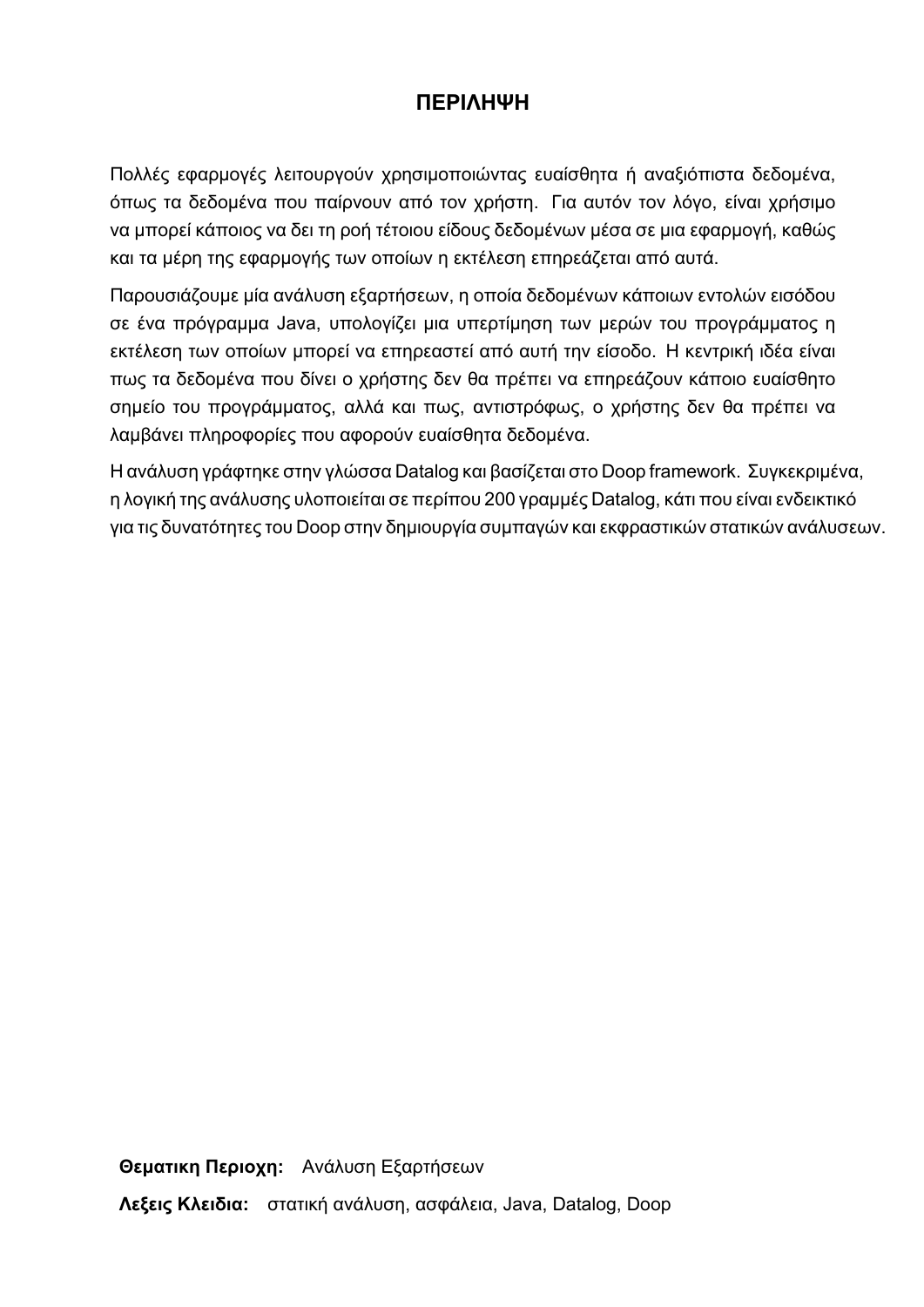# **ACKNOWLEDGEMENTS**

I would like to express my gratitude to prof. Yannis Smaragdakis for suggesting the idea of my thesis and for giving me the chance to work on such an interesting topic.

I would also like to thank both my supervisors, Yannis Smaragdakis and Georgios Balatsouras for their continuous support by sharing their expertise on the subject and providing help and suggestions throughout this project.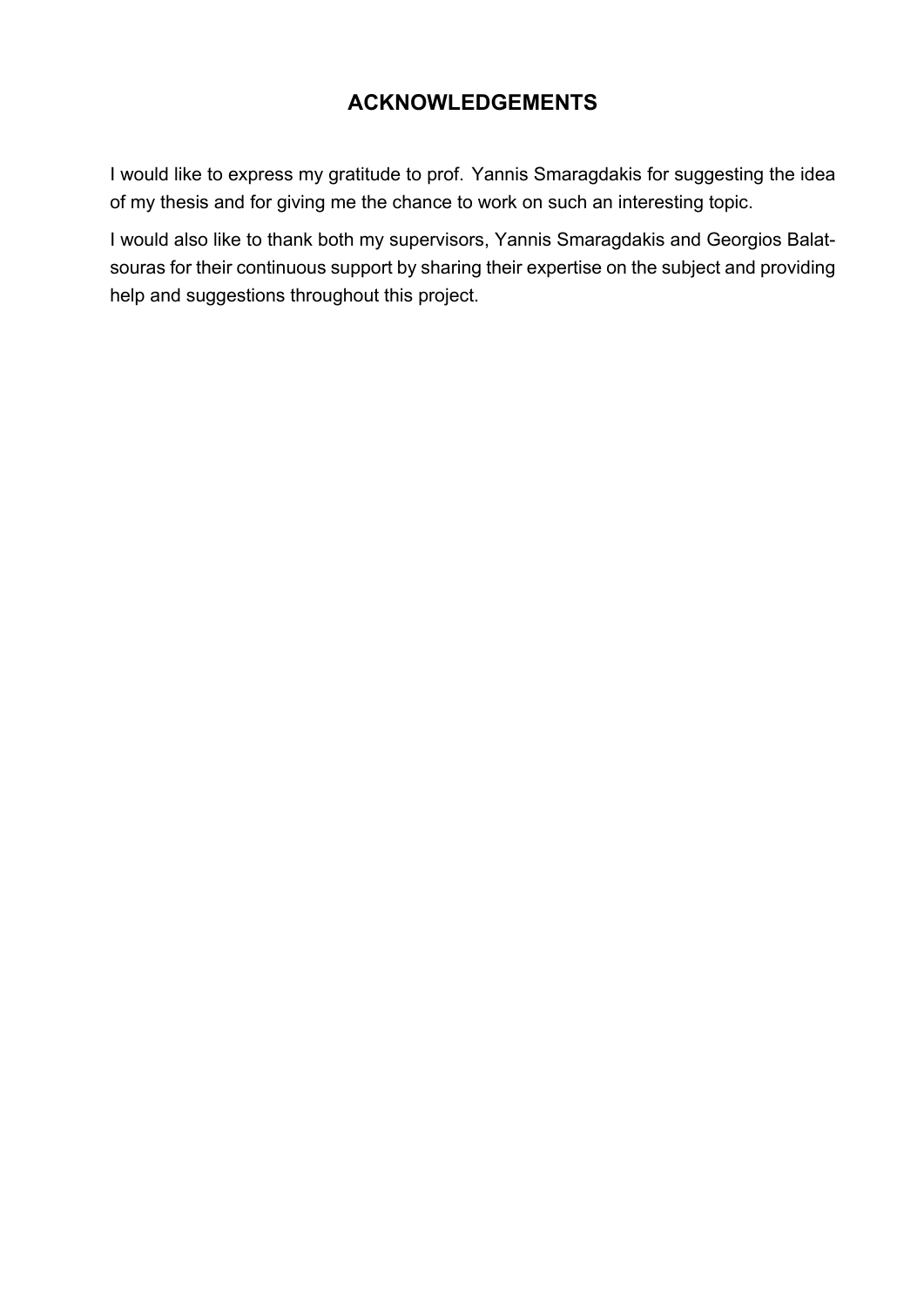# **CONTENTS**

| 1.  |  |    |  |  |  |  |
|-----|--|----|--|--|--|--|
| 2.  |  |    |  |  |  |  |
| 2.1 |  |    |  |  |  |  |
| 2.2 |  |    |  |  |  |  |
| 2.3 |  |    |  |  |  |  |
| 3.  |  |    |  |  |  |  |
| 3.1 |  |    |  |  |  |  |
| 3.2 |  | 16 |  |  |  |  |
| 3.3 |  |    |  |  |  |  |
| 3.4 |  |    |  |  |  |  |
| 3.5 |  |    |  |  |  |  |
| 3.6 |  |    |  |  |  |  |
| 3.7 |  |    |  |  |  |  |
| 4.  |  |    |  |  |  |  |
|     |  |    |  |  |  |  |
|     |  |    |  |  |  |  |
|     |  |    |  |  |  |  |
|     |  |    |  |  |  |  |
|     |  |    |  |  |  |  |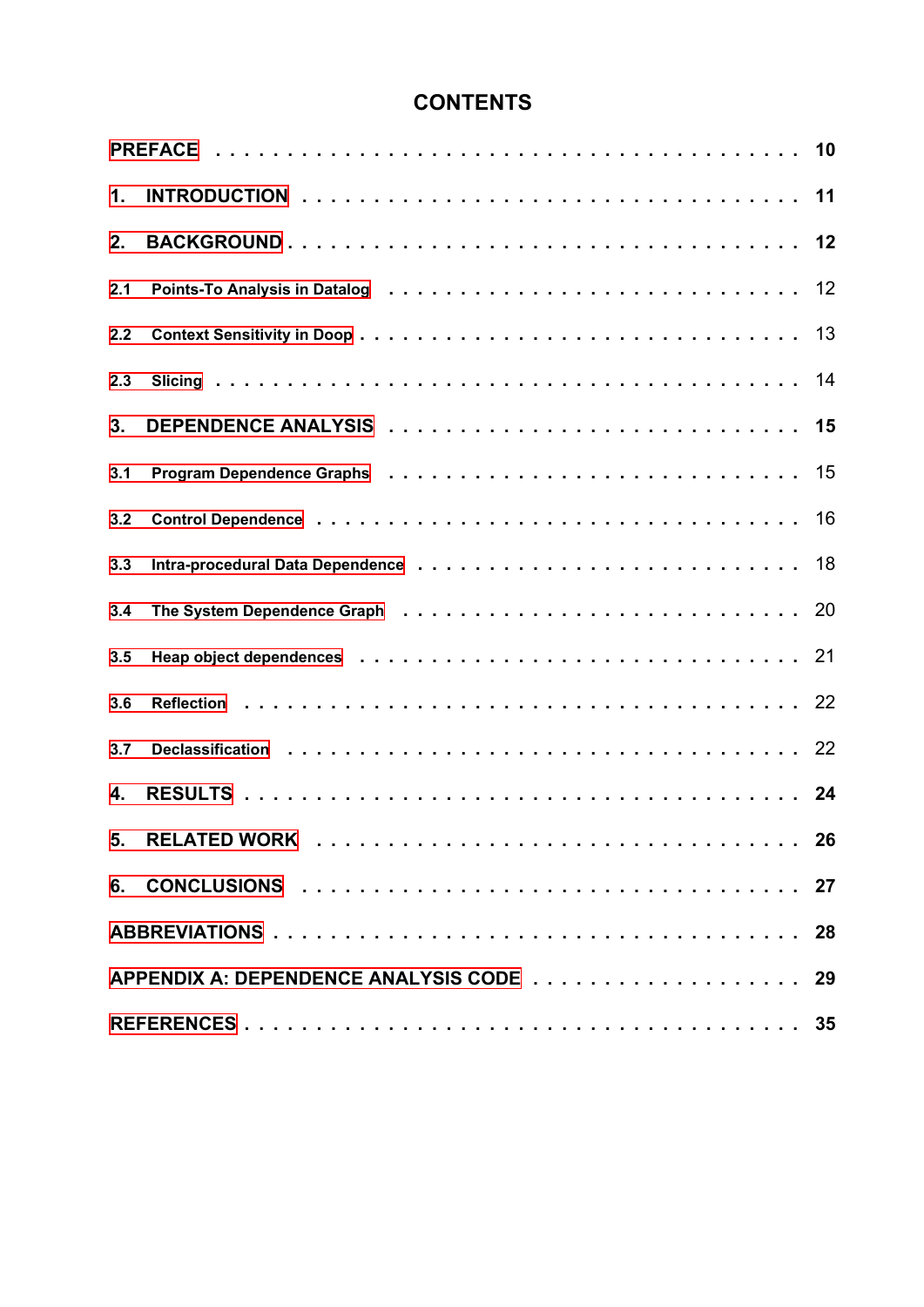# **LIST OF FIGURES**

|  | Figure 3.1: A simple piece of code and its PDG representation 16<br>Figure 3.3: The Datalog code for determining post-domination 17<br>Figure 3.4: The Datalog code for determining intra-procedural control depen-<br>Figure 3.6: The Datalog code for determining intra-procedural data dependence 20<br>Figure 3.7: The Datalog code for creating the PDG edges 21<br>Figure 3.9: A simple program and its SDG representation 25 |
|--|-------------------------------------------------------------------------------------------------------------------------------------------------------------------------------------------------------------------------------------------------------------------------------------------------------------------------------------------------------------------------------------------------------------------------------------|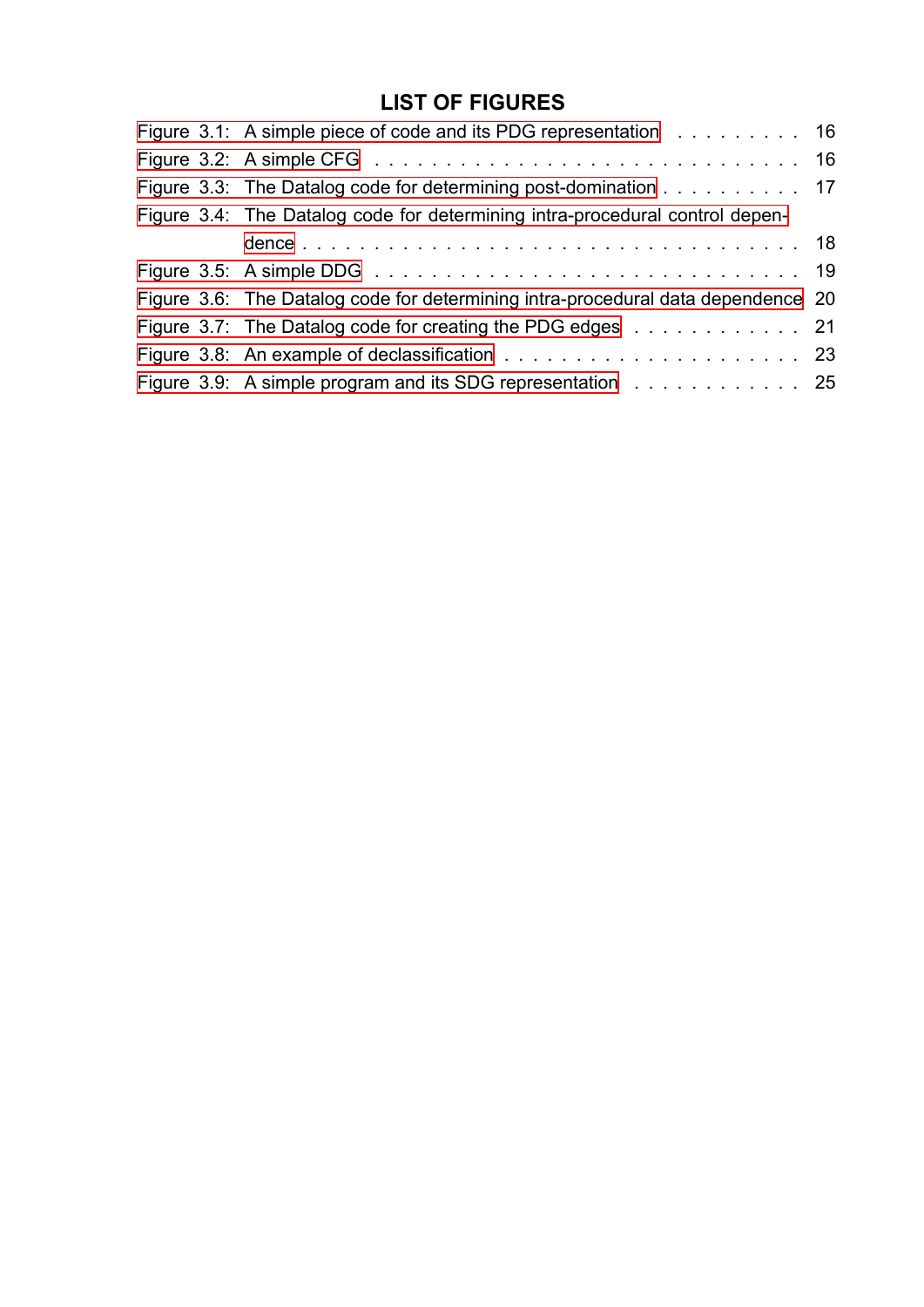## **PREFACE**

<span id="page-9-0"></span>This thesis aims to provide the Doop framework with a dependence analysis. It has been developed as my undergraduate thesis since July 2015 at the Department of Informatics and Telecommunications of the University of Athens.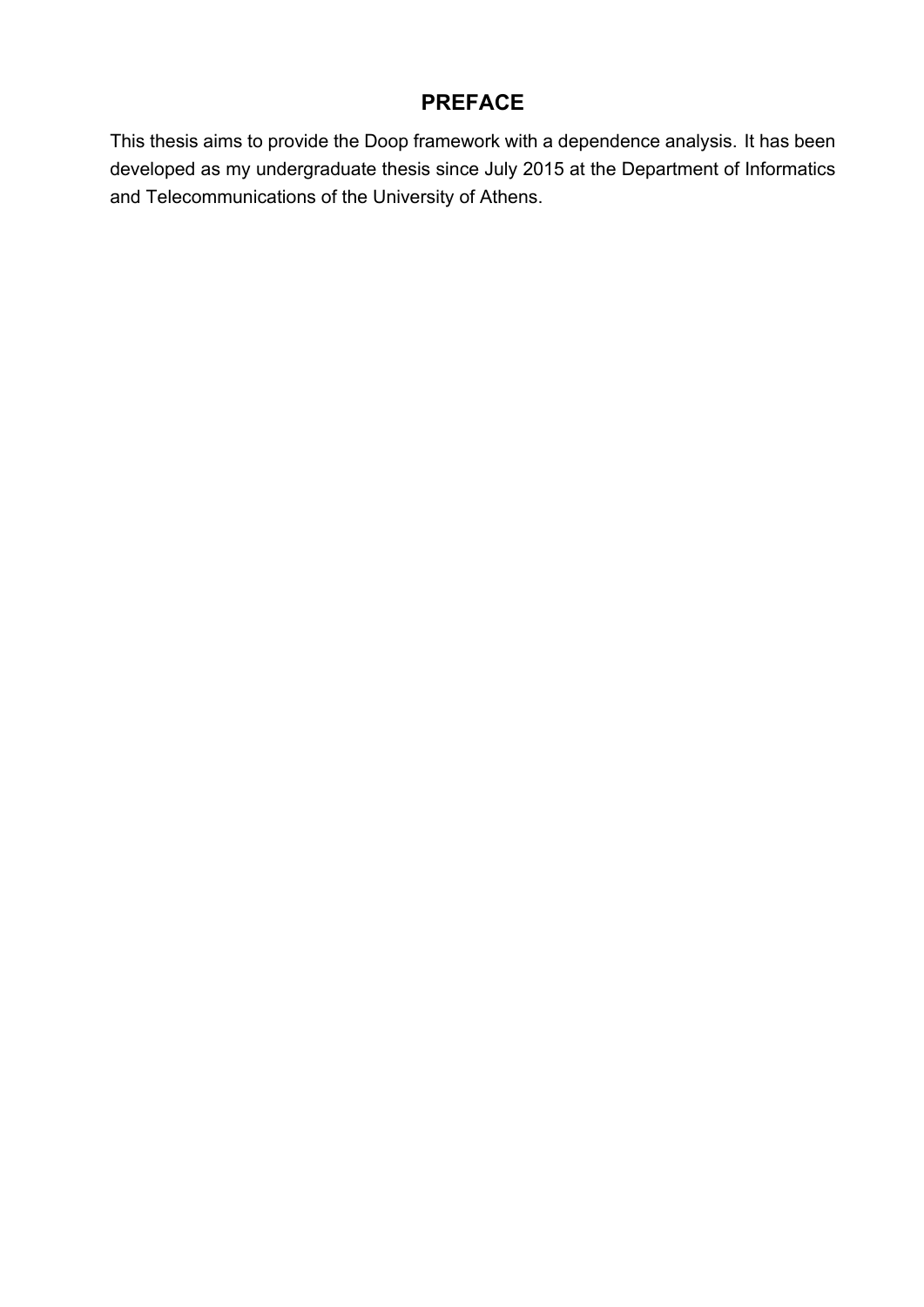### **1. INTRODUCTION**

<span id="page-10-0"></span>An instruction can be said to be dependent on any other instruction that can affect its execution in any way. There are two major categories of such dependences: Data dependences (direct) and control dependences (indirect). For instance, an instruction that uses a variable defined by another instruction has a data dependence on that instruction, while an instruction that may or may not be executed depending on another instruction has a control dependence on that instruction.

Analyzing the way different instructions depend on each other is useful for many fields of computer science. For one, a compiler may reorder instructions that will not affect each other, or it may employ copy propagation to remove unnecessary data dependences if deemed beneficial. Another use would be the parallelization of two pieces of code that don't depend on each other.

The specific field our analysis is intended for is security. Given a set of untrusted input or output instructions, and a set of sensitive instructions, we try to detect any sort of interference between instructions in the two sets. There can also be pieces of code that serve as declassifiers, reducing the security level of some information (for example, an encryption or a sanitization method). Besides that, any instruction that may carry any information about some sensitive data will be considered a sensitive instruction.

Our approach leverages the concepts of the PDG [2] and the SDG [4] and builds on the points-to analysis provided by Doop in order to produce these graphs. The user then provides the untrusted instructions (sources) and our analysis traverses these graphs in order to find the parts of the code that are affected [\(s](#page-34-0)inks).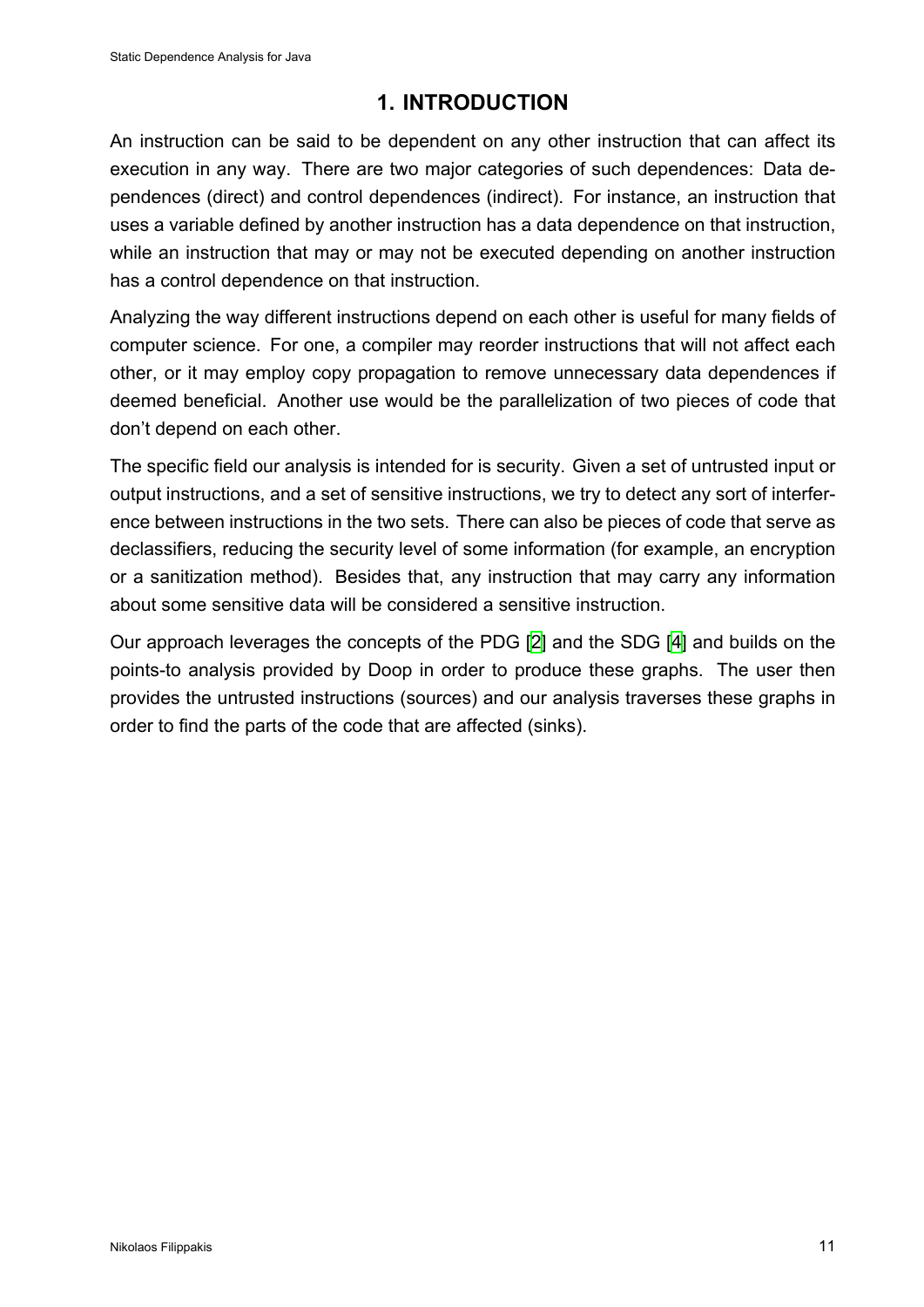### **2. BACKGROUND**

<span id="page-11-0"></span>Datalog is a declarative logic-based programming language which is often used as a query language for deductive databases. Our analysis uses the Doop framework for Datalog [6], which provides a collection of points-to analyses (e.g. context insensitive, call-site sensitive, object sensitive). However, code built upon any such analysis, as in our case, can be oblivious to the exact choice of context (which is specified at runtime) and expres[sed](#page-34-1) using a generic API.

#### **2.1 Points-To Analysis in Datalog**

<span id="page-11-1"></span>Doop's primary defining feature is its use of Datalog for its analyses and its explicit representation of relations as tables instead of Binary Decision Diagrams (BDDs) which have been considered necessary for scalable points-to analysis [24, 25].

Datalog is a great fit for the domain of program analysis and, as a consequence, has been extensively used both for low-level [26, 27] and for hig[h-le](#page-35-0)[vel](#page-35-1) [28, 29] analyses. The essence of Datalog is its ability to define recursive relations. Mutual recursion is the source of all complexity in program analysis. For a standard example, the logic for computing a call-graph depends on having points-to in[for](#page-35-2)[mat](#page-35-3)ion for pointer expr[ess](#page-35-4)i[ons](#page-35-5), which, in turn, requires a call-graph. Such recursive definitions are common in points-to analysis.

Doop currently uses a commercial Datalog engine, developed by LogicBlox Inc. A Datalog program consists of a series of rules, also known in Datalog semantics as the IDB (Intensional Database) rules, that are used to establish facts about derived relations from a conjunction of previously established facts. In the LB-Datalog syntax, the left arrow symbol (<-) separates the inferred fact (i.e. the head of the rule) from the previously established facts (i.e., the body of the rule).

Doop also uses the Soot framework [10] as a pre-processing step that takes the bytecode of a Java program and generates the input facts for an analysis, in the form of relations. Thanks to this, the original source is not needed, only the compiled classes. This is especially important, as libraries whos[e c](#page-34-2)ode is not public are used extensively. That kind of relations that directly derive from the input Java program, are also known in Datalog semantics as the EDB (Extensional Database) predicates. Our analysis also stores the information provided by the user, such as the sources of tainting and the declassifiers, as relations in the EDB.

Following the pre-processing step a simple pointer analysis can be expressed entirely in Datalog as a transitive closure computation:

```
VarPointsTo(?heap, ?var) <- AssignHeapAllocation(?heap, ?var).
VarPointsTo(?heap, ?to) <- Assign(?to, ?from), VarPointsTo(?heap, ?from).
```
This simple Datalog program consists of two rules. The first one states that, upon the allocation of a heap object, the variable that the heap object is assigned to may point to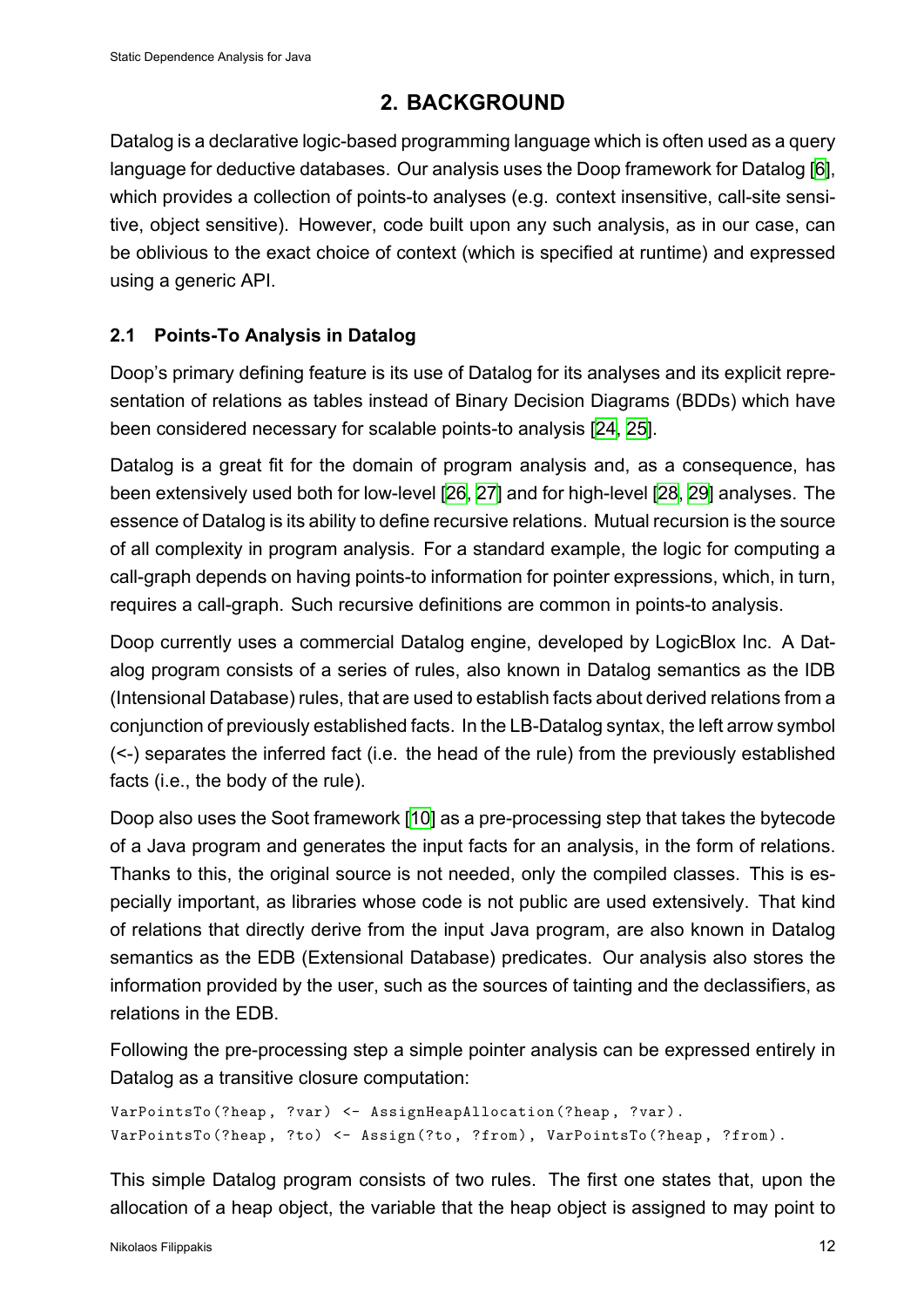that heap object. The second one states that, upon assigning the value of a variable to another variable, the second variable may also point to any heap object that the first one may point to. Particularly, the second rule states that if for some values of ?heap, ?from and ?to, both Assign(?to, ?from) and VarPointsTo(?heap, ?from) are true, then it can be inferred that VarPointsTo(?heap, ?to) is also true.

### **2.2 Context Sensitivity in Doop**

<span id="page-12-0"></span>A very useful tool in improving the precision of an analysis is context sensitivity. That is the usage of context information for qualifying the program variables and possibly the heap objects, thereby collapsing the information produced by the analysis over all possible executions that result in the same context and separating that information for different contexts. The main flavors of context sensitivity are call-site-sensitivity, object-sensitivity and type-sensitivity. Context sensitivity may also be used with a certain depth, for example discerning between the last n call-sites [12].

Call-site sensitivity uses method call-sites as context elements, providing the analysis with a different context for every call-site int[he](#page-34-3) program. This way, if for instance a method is called from several locations that result in different points-to sets for a variable inside that method, these points-to sets will be separated using the call-site as a qualifier, instead of considering the variable to be able to point to any of them during an invocation of the method, as would happen in a context-insensitive analysis.

Object-sensitivity qualifies contexts using the object allocation site the current method was invoked on (essentially the *this* object). Thus, the context of two invocations may differ even if their call-site is the same, if the object the method was called on was allocated in different places.

Type-sensitivity is similar to object-sensitivity but results in the merging of all allocation sites in methods declared in the same class. This yields a more scalable analysis at the cost of some precision.

```
void foo() {
    Object a = new Object();
    a = id(a);Object b = new Object();
    b = id(b);
}
Object id(Object o) {
    Object ret = o;
    return ret;
}
```
In the example above, the result of a context-insensitive analysis would contain a single points-to set for the variable ret in the method id, containing both the objects that a and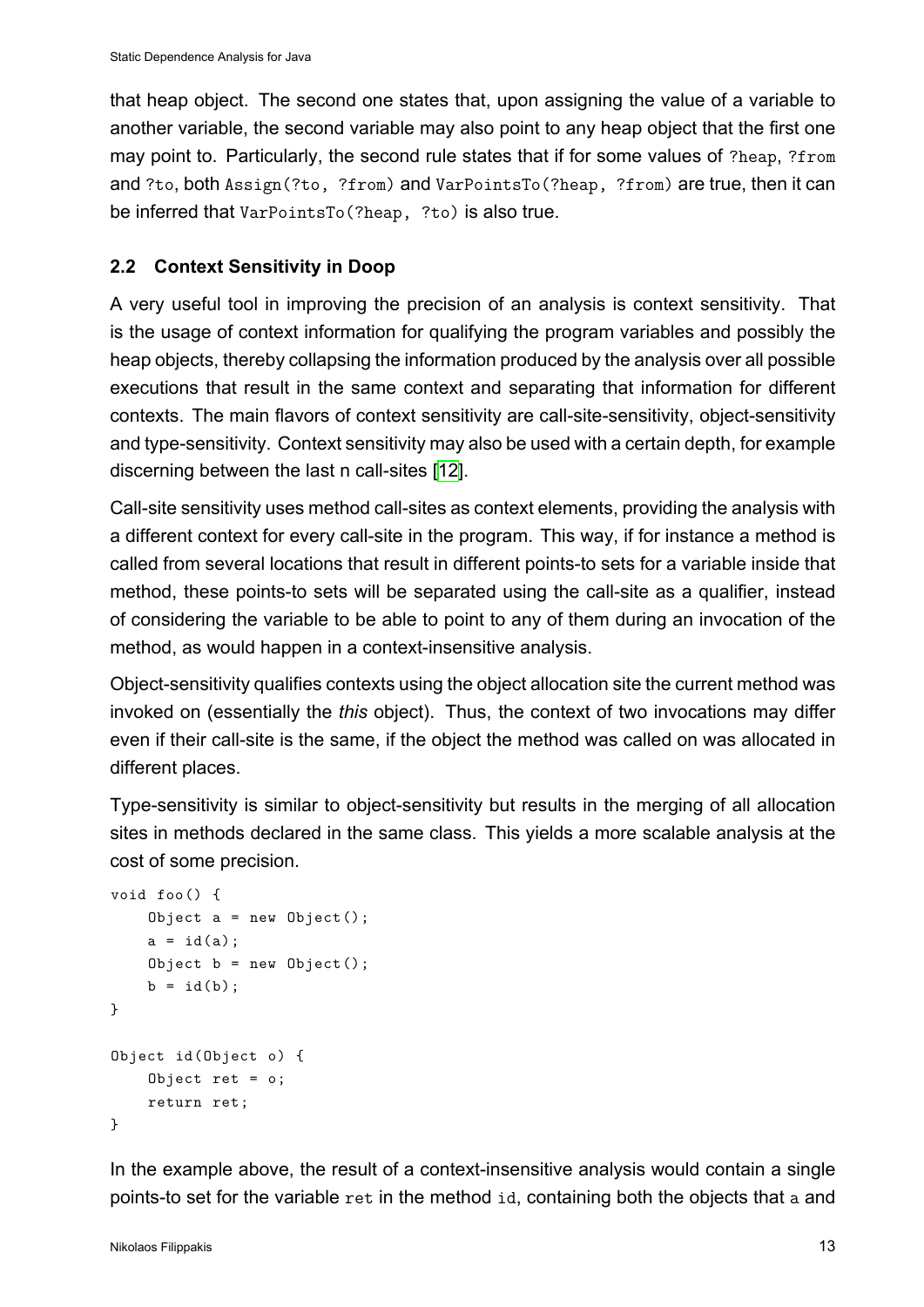b point to. On the other hand, with a call-site-sensitive analysis, we would get a different points-to set for each invocation of id, one containing only the object pointed to by a and the other containing the object pointed to by b.

#### **2.3 Slicing**

<span id="page-13-0"></span>Program slicing [13] is a well-known approach for detecting the impact of pieces of code to the rest of the program. A slice of a program with respect to a specific variable, called the slicing criterion, is the subset of instructions of the program that can affect the value of that variable [at a](#page-34-4) specific point of the program. The calculation of an inter-procedural slice is based on the notion of the System Dependence Graph (SDG), which is described in the next chapter). This analysis essentially performs a forward slice, beginning from a set of instructions specified by the user and finding an overapproximation of the subset of the original program that may be affected either directly or indirectly by those instructions.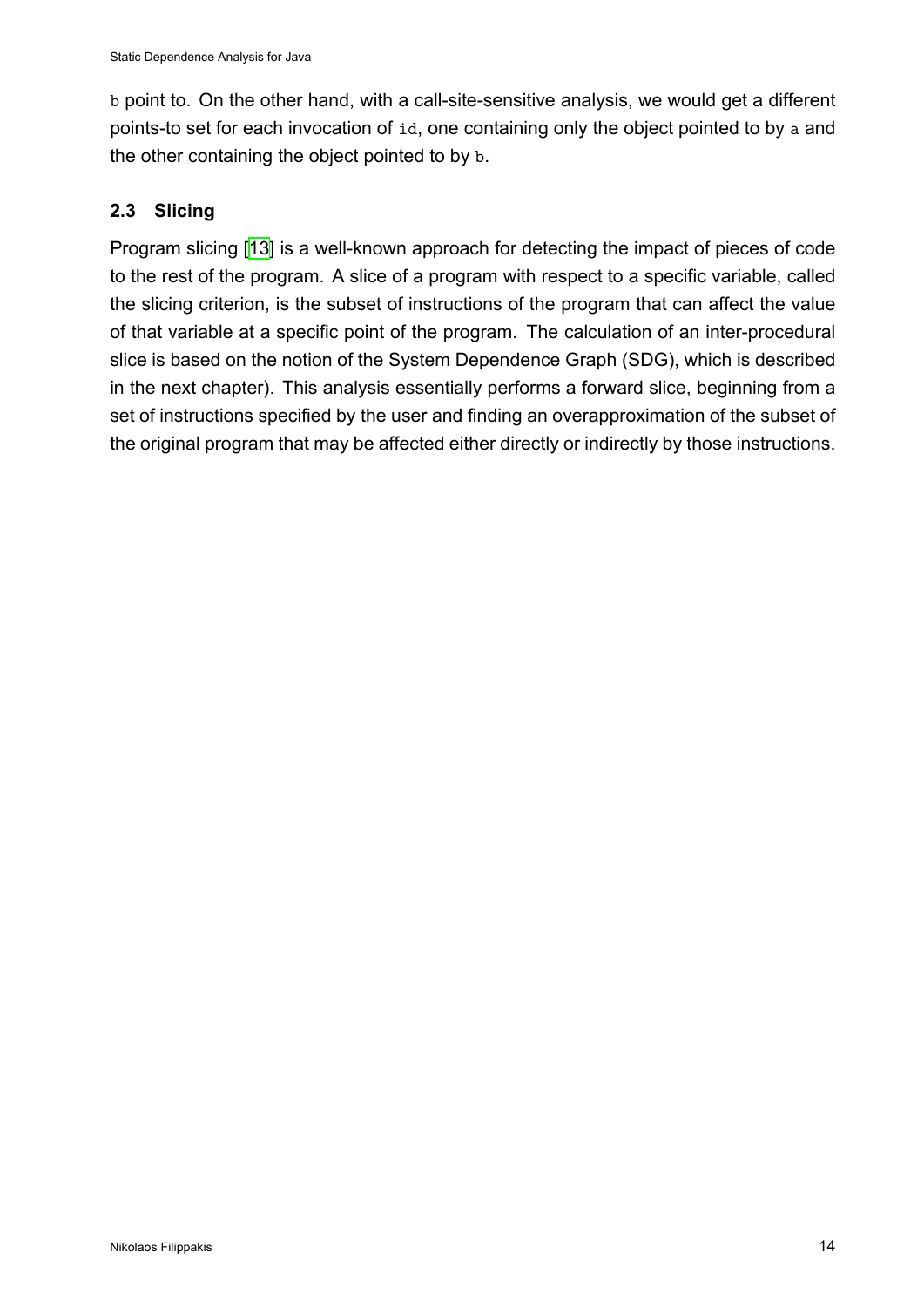## **3. DEPENDENCE ANALYSIS**

<span id="page-14-0"></span>In this chapter, we describe the analysis that computes an over-approximation of the instructions affected by a set of starting instructions.

#### **3.1 Program Dependence Graphs**

<span id="page-14-1"></span>We begin by describing the Program Dependence Graph (PDG), which is instrumental to our computing of intra-procedural dependences.

A Program Dependence Graph, first proposed by Ferrante et al. [2], is a representation of a single method in a computer program that makes explicit the data and control dependences between instructions in that method, while abstracting away details such as the ordering of the instructions in the method. The PDG is expres[se](#page-34-0)d as a graph, where the nodes are statements and the edges represent both the values each statement depends on and the control conditions on which the statement's execution depends. It is, effectively, a combination of a Data Dependence Graph and a Control Flow Graph. As the paths in a PDG express the information flows within a program, they are a great fit for our purposes.

Dependences are the results of two separate effects [3]. A data dependence formally exists between two statements if a variable appearing in one statement may have an incorrect value if the two statements are reversed. For example, in

 $a = 1$  $b = a + 1$ 

the second statement depends on the first one, as it defines the variable 'a' which is then used by the second statement. Reversing the two would lead into a different result. This is also called a direct dependence.

The other type of dependence is control dependence, and it arises when a statement controls another statement's execution. For example, in

if  $(a == 0)$  $b = 1$ 

while the second instruction is not directly dependent on the first instruction, as if it is executed the result will always be the same, it may or may not be executed depending on the first instruction. This type of dependence is called control or indirect dependence.

An example PDG is shown in figure 3.1.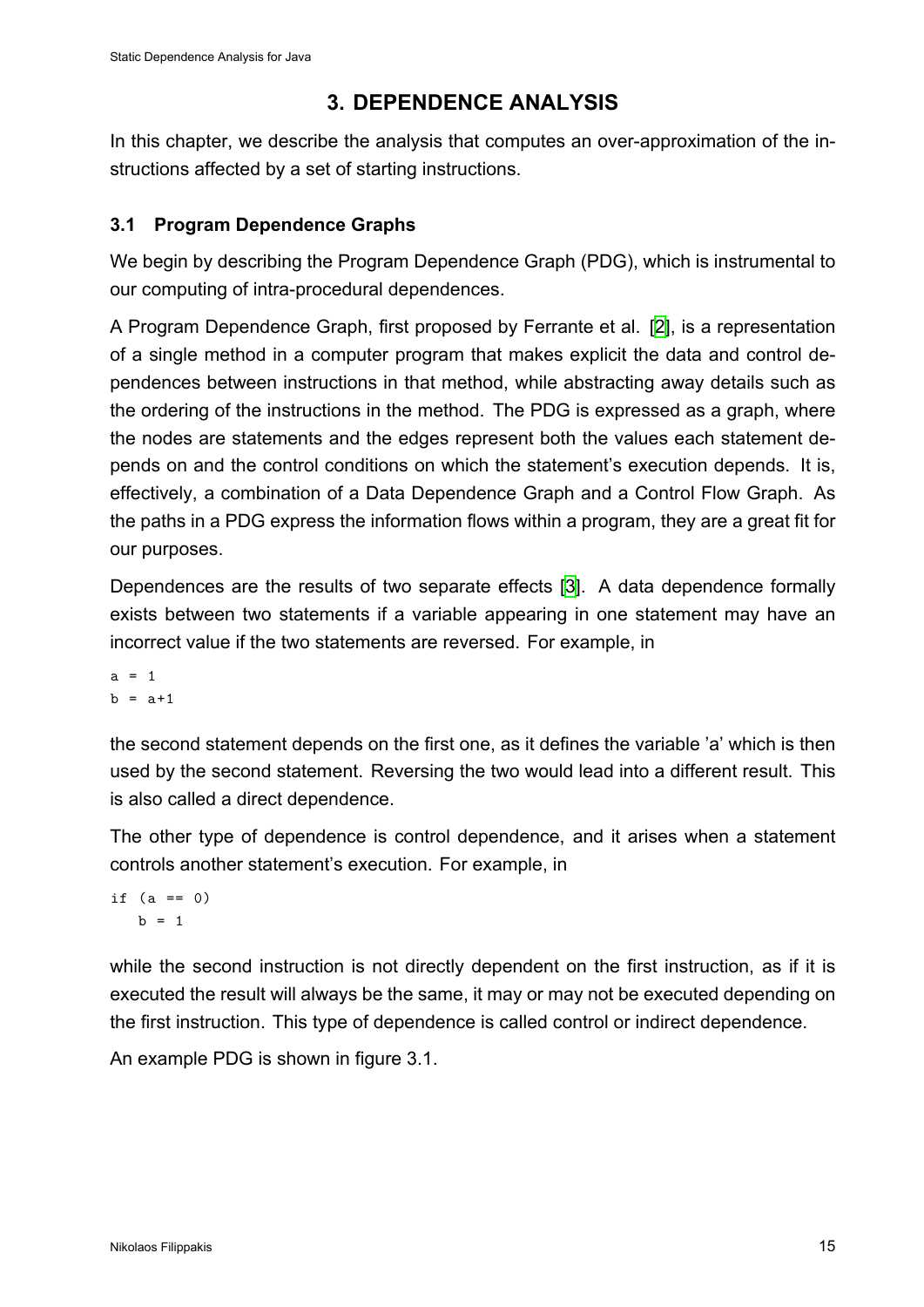<span id="page-15-1"></span>

#### **3.2 Control Dependence**

<span id="page-15-0"></span>In order to formally define control dependence, we need the terms of Control Flow Graphs (CFG) and Post-Domination [5].

A Control Flow Graph is a directed graph augmented with a unique entry node START and a unique exit node STOP. Eac[h](#page-34-5) node has at most 2 successors, and for each node N there is at least one path from START to N and from N to STOP. The nodes represent executable statements, while the edges represent potential control flow (figure 3.2).

<span id="page-15-2"></span>

We say that a node V is post-dominated by a node W if every directed path from V to STOP contains W. In the above example, the set of all pairs of statements  $(A, B)$  such that A is post-dominated by B, is  $S = \{(S1, S5), (S2, S1), (S2, S4), (S2, S5), (S3, S1),$ (S3, S4), (S3, S5), (S4, S1), (S4, S5)}.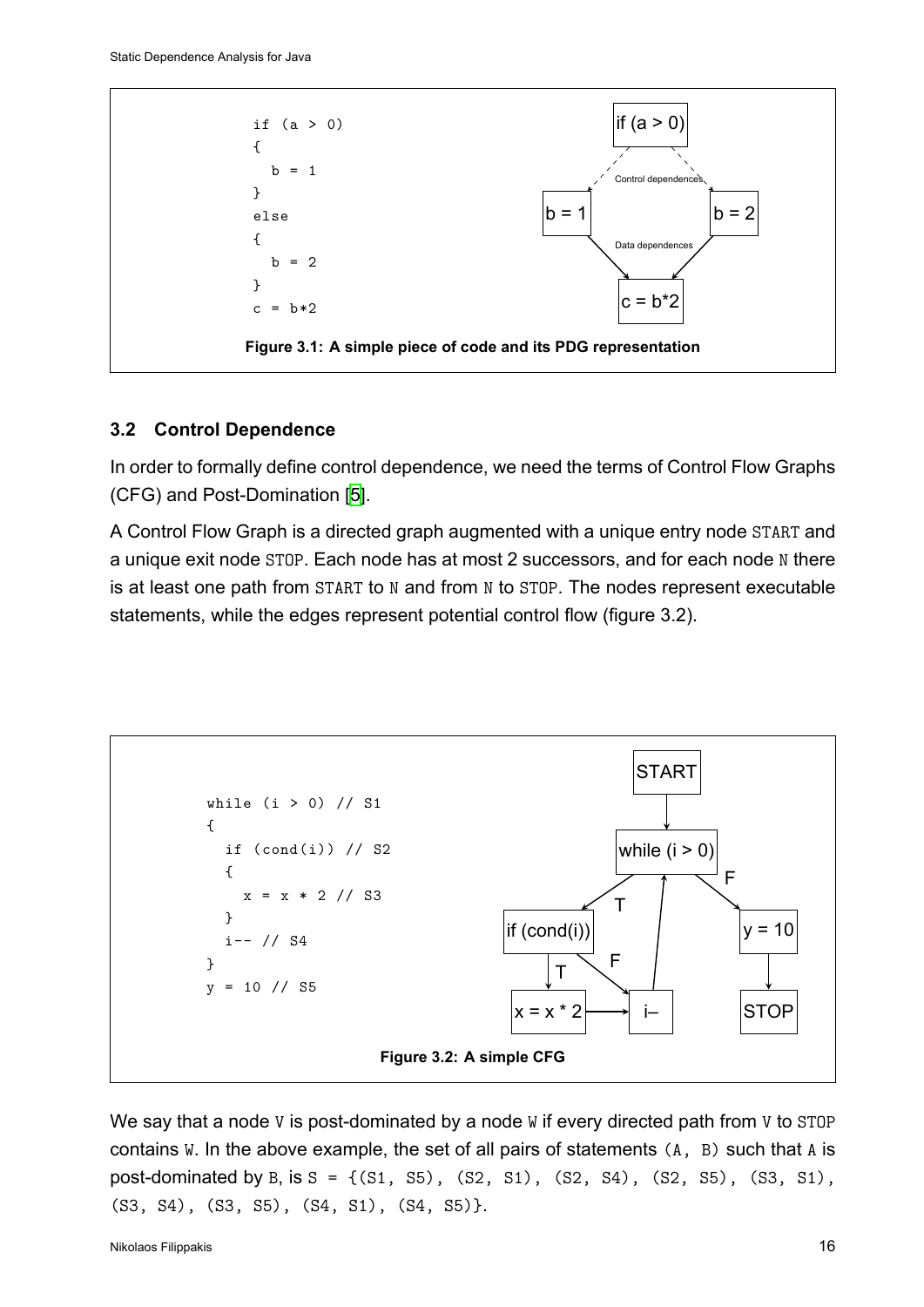In our analysis, we compute post-domination in terms of basic blocks instead of statements for efficiency. This is possible because as control dependence concerns control statements and each basic block has at most one control statement by definition, we can think of each basic block as one big statement. We also use a CFG that doesn't contain the START and STOP nodes. We express post-domination in just 3 rules (figure 3.3), 2 of which compute non-post-domination:

- 1. Nothing post-dominates a block that is a leaf on the CFG, as the only node that could come after a leaf is the STOP node.
- 2. If a block A has an edge in the CFG to a block B, and block B is not post-dominated by a block C, then block A is also not post-dominated by block C, as there is a path from A through B to STOP that does not pass through C.
- 3. The third rule simply uses negation to finally calculate post-domination.

Intuitively, if a block A is not post-dominated by B, there is a path from A to STOP that doesn't contain B. We calculate for each block the set of other blocks that don't post-dominate it. For each CFG leaf, that set is all the other blocks, by definition of the CFG.

Inductively, we propagate this set to each block's ancestors. Whenever we propagate it to an ancestor, we remove than ancestor from the set and propagate the resulting set further. Finally, if we cannot reach a block A with another block B in our set by any path, this means that A is, in fact, post-dominated by B, as we didn't find a path from STOP to A that didn't contain B.

```
DoesNotPostDominate(?postDomCandidate , ?insn) <-
    BBHeadInMethod(?postDomCandidate , ?method),
    CFGLeaf(?insn, ?method),
    ?postDomCandidate != ?insn.
DoesNotPostDominate(?postDomCandidate , ?insn) <-
    DoesNotPostDominate(?postDomCandidate , ?otherInsn),
    MayPredecessorBBModuloThrow(?insn, ?otherInsn),
    ?insn != ?postDomCandidate.
PostDominates(?dominator, ?insn) <-
    SameMethodBBHeads(?dominator , ?insn),
    !DoesNotPostDominate(?dominator , ?insn).
```
**Figure 3.3: The Datalog code for determining post-domination**

The formal definition of control dependence [2] is that, given the nodes X and Y in a CFG,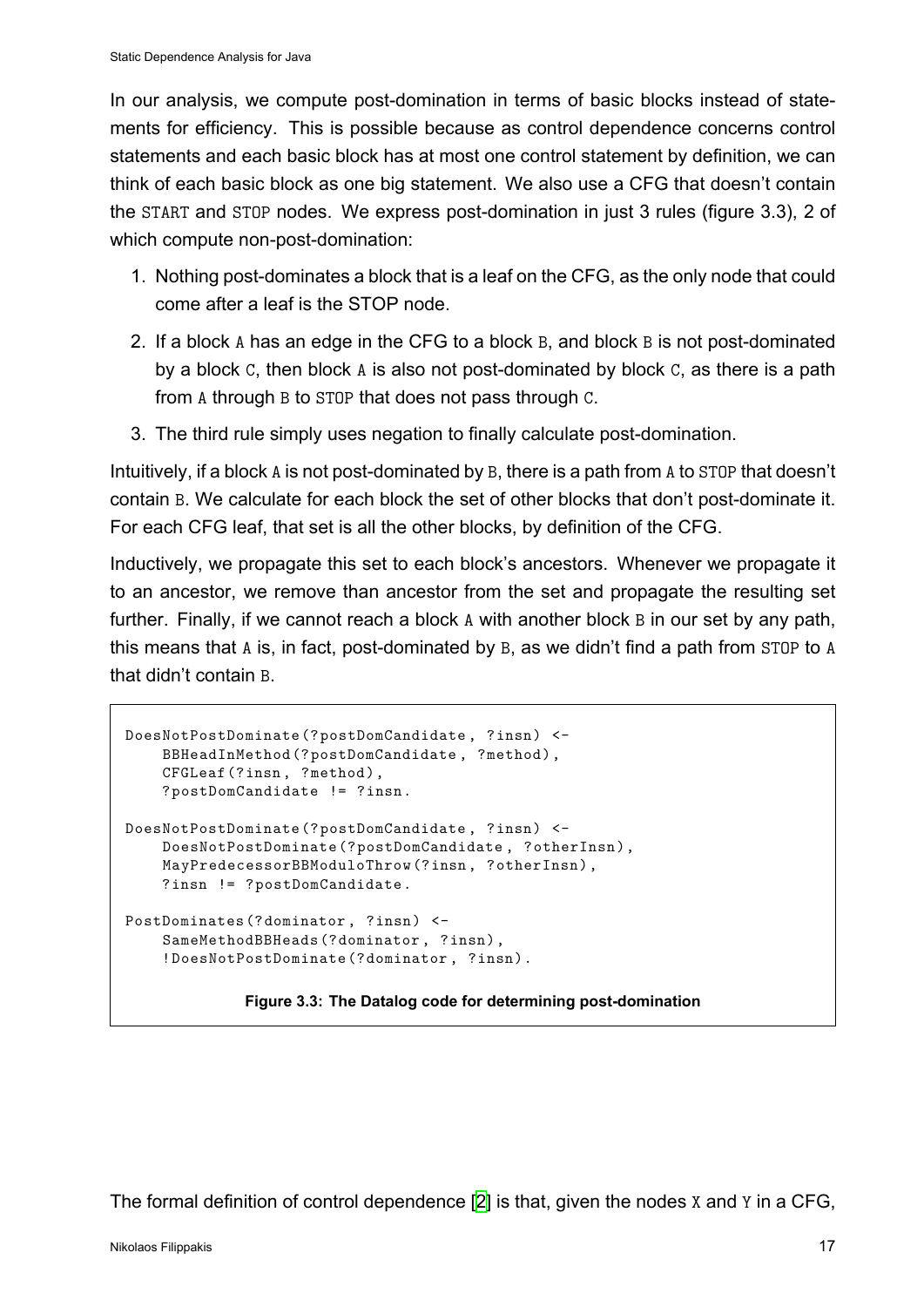Y is control dependent on X iff

- there exists a directed path from x to y with any z in P post-dominated by y and
- X is not post-dominated by Y

For control dependences, we use both basic blocks and statements. Specifically, any control statement will be the last statement in its basic block and it will have 2 successors: The first statement of the next basic block and the control statement target, which will also be the first statement of a basic block. Since basic blocks are represented internally by their first statement, this is enough to express that a basic block has a control dependence on a statement.

Control dependence is expressed in 2 Datalog rules (figure 3.4). The first one forms the basis, finding all pairs of blocks and statements (A, B) where block B is a successor of statement A in the CFG but does not post-dominate it and is, therefore, control dependent on A.

The second rule expresses that if a block A post-dominates a block B which is control dependent on statement C, but A does not post-dominate C, then A is also control dependent on C. This inductive step follows from the formal definition, since B will only be control dependent on C if there is a path from C to B with B post-dominating all nodes in that path but not C. As post-domination is transitive, there will also be a path from C to A with A post-dominating all nodes in that path but not C.

```
IntraProceduralBlockControlDep(?nextBlock , ?prev) <-
    BasicBlockBegin(?nextBlock),
    MaySuccessorModuloThrow(?nextBlock , ?prev),
    BasicBlockHead[?prev] = ?prevBlockStart ,
    !PostDominates(?nextBlock , ?prevBlockStart).
IntraProceduralBlockControlDep(?nextBlock , ?prev) <-
    PostDominates(?nextBlock, ?interm),
    BasicBlockHead[?prev] = ?prevBlockStart ,
    !PostDominates(?nextBlock , ?prevBlockStart),
    IntraProceduralBlockControlDep(?interm , ?prev).
```
**Figure 3.4: The Datalog code for determining intra-procedural control dependence**

#### **3.3 Intra-procedural Data Dependence**

<span id="page-17-0"></span>Data dependences can be further divided into true (read-after-write), anti (write-after-read) and output (write-after-write) dependences [1]. The latter two mostly concern the way the compiler can optimize the code: If two instructions write to the same variable, or if an instruction reads from a variable and then another instruction writes to the same variable, then the compiler should not attempt to reor[de](#page-34-6)r these instructions as the program will then behave differently. However, we do not care about these kind of dependences as much,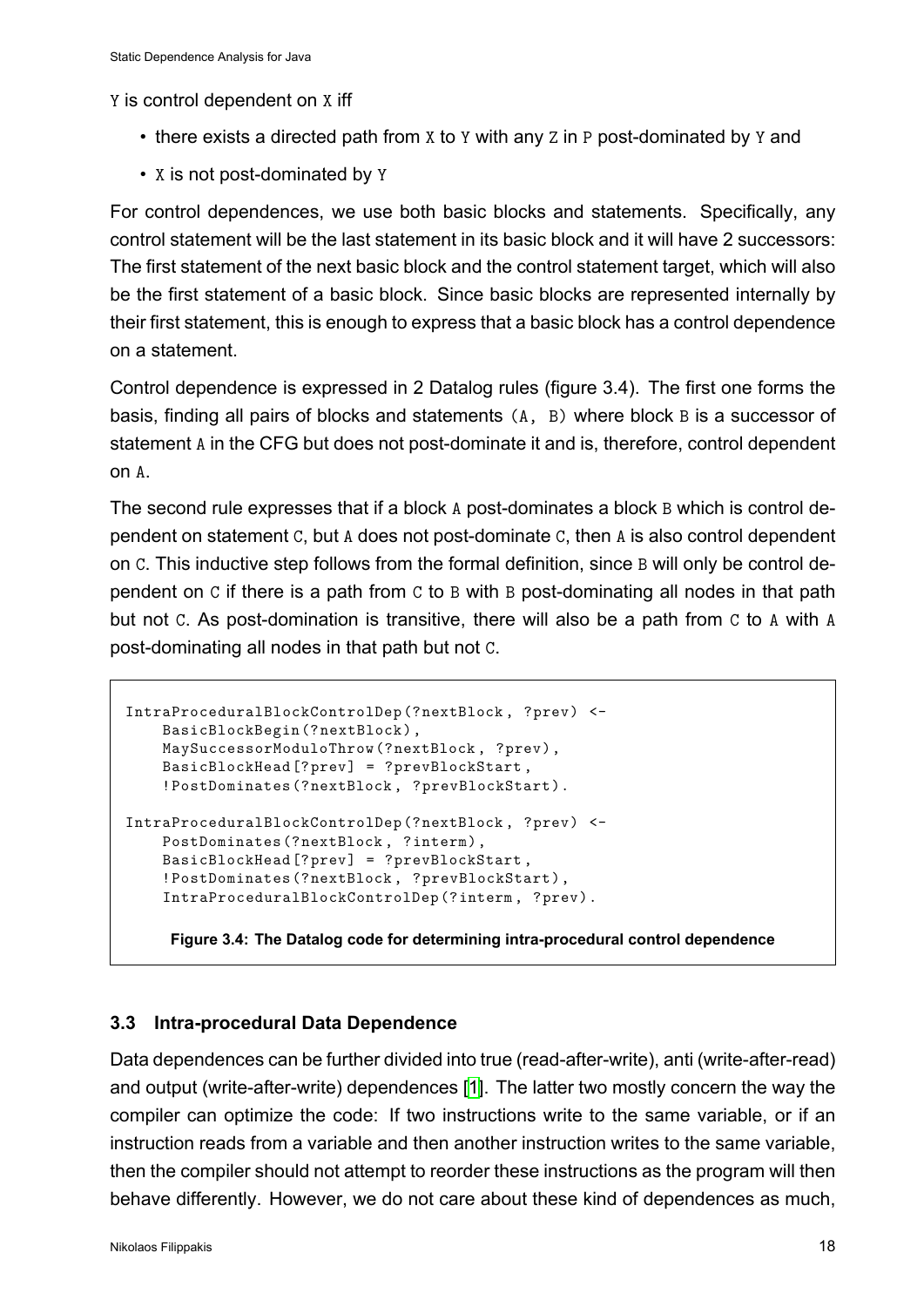as we are simply trying to determine the places where information may flow.

Since we only care about data flow dependences, we define intra-procedural data dependences in terms of def-use chains [8].

A def-use chain identifies all possible uses of a variable, for each definition of that variable. This way, any information about th[e](#page-34-7) variables upon definition is directly propagated to all of their uses.

In Soot's representations for Java, each instruction may define up to one variable and use up to two. A definition of a variable is the statement that assigns a value to the variable, while a use is any statement that accesses the variable's value. Therefore, in the Data Dependence Graph, statements are nodes and def-use chains are the edges (figure 3.5).

<span id="page-18-0"></span>

A definition of a variable X is said to reach a use of that variable X if there exists a control flow path from the definition to the use without an intermediate definition of X.

Using Soot's Shimple representation [11], which uses an SSA form, this becomes easy to calculate. SSA introduces *ϕ*-nodes that combine def-use chains that have the same destination [7]. Using SSA, each variable is only defined once and may be used multiple times, so creating a DDG edge is simp[ly a](#page-34-8) matter of finding the uses for each definition of a variable. The Datalog code for expressing this is simple as well (figure 3.6).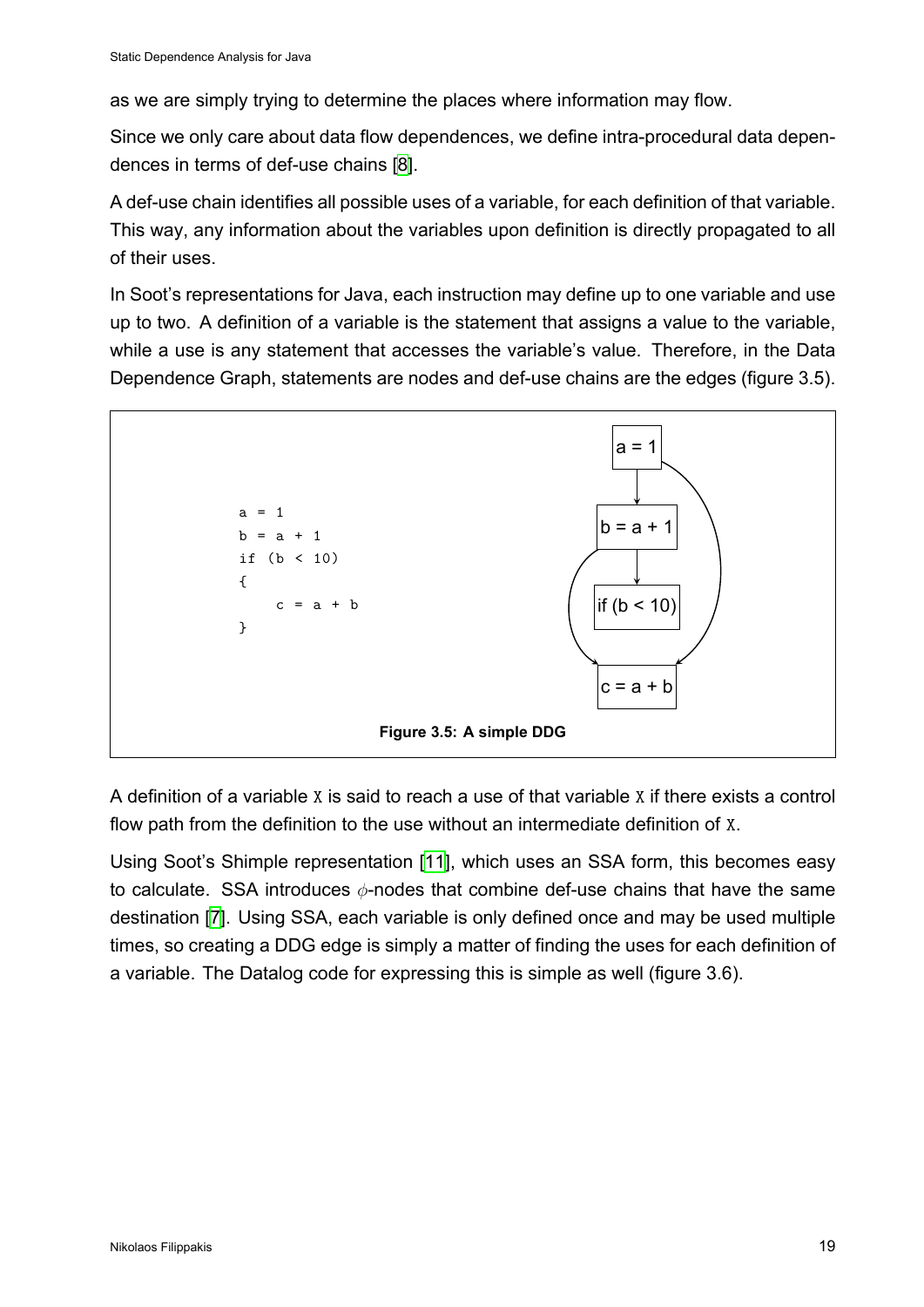```
IntraProceduralDataDep(?prev, ?next) <-
    InstructionDefinesVar(?prev, ?var),
    InstructionUsesVar(?next, ?var).
/* Var is in instruction 's use set */
InstructionUsesVar(?instruction , ?var) <-
    AssignLocal:From[?instruction] = ?var ;
    AssignOper:From(?instruction, ?var) ;
   AssignCast:From[?instruction] = ?var ;
    AssignInstanceOf:From[?instruction] = ?var ;
    If:Var(?instruction, ?var) ;
    VirtualMethodInvocation:Base[?instruction] = ?var ;
    Switch:Key[?instruction] = ?var ;
    ActualParam[_, ?instruction] = ?var ;
    ReturnNonvoid:Var[?instruction] = ?var ;
    Throw:Var[?instruction] = ?var ;
    LoadArrayIndex:Base[?instruction] = ?var ;
    StoreStaticField:From[?instruction] = ?var ;
    StoreInstanceField:From[?instruction] = ?var ;
    StoreArrayIndex:From[?instruction] = ?var ;
    ArrayInsnIndex[?instruction] = ?var.
/* Var is in instruction 's def set */
InstructionDefinesVar(?instruction , ?var) <-
    AssignInstruction:To[?instruction] = ?var ;
    LoadArrayIndex:To(?instruction, ?var) ;
    StoreArrayIndex:Base(?instruction, ?var) ;
    LoadInstanceField:To[?instruction] = ?var ;
    LoadStaticField:To[?instruction] = ?var ;
    AssignReturnValue[?instruction] = ?var ;
    ReflectiveAssignReturnValue[?instruction] = ?var.
```
**Figure 3.6: The Datalog code for determining intra-procedural data dependence**

#### **3.4 The System Dependence Graph**

<span id="page-19-0"></span>Having defined the CFG and DDG, the PDG is simply the union of the two (figure 3.7). By creating the PDG, we can traverse it beginning from any statement to perform a forward slice starting on that statement.

However, the PDG representation still only represents a single method. In order to represent an entire program, we may link the PDGs of each method into a central dependence graph, called the System Dependence Graph [4] (figure 3.8).

In the literature, to facilitate data dependence due to the passing of parameters to a method, actual-in and out and formal-in and [ou](#page-34-9)t vertices are used. The formal-in vertices represent the values passed to the method invocation, while the actual-in vertices represent the parameters as used by the method. Similarly for return values. These in and out vertices are then connected as appropriate by edges on the SDG.

We skip this step and instead simply connect the definition of a variable passed as an argument to a method invocation and each use of that variable inside the method, essentially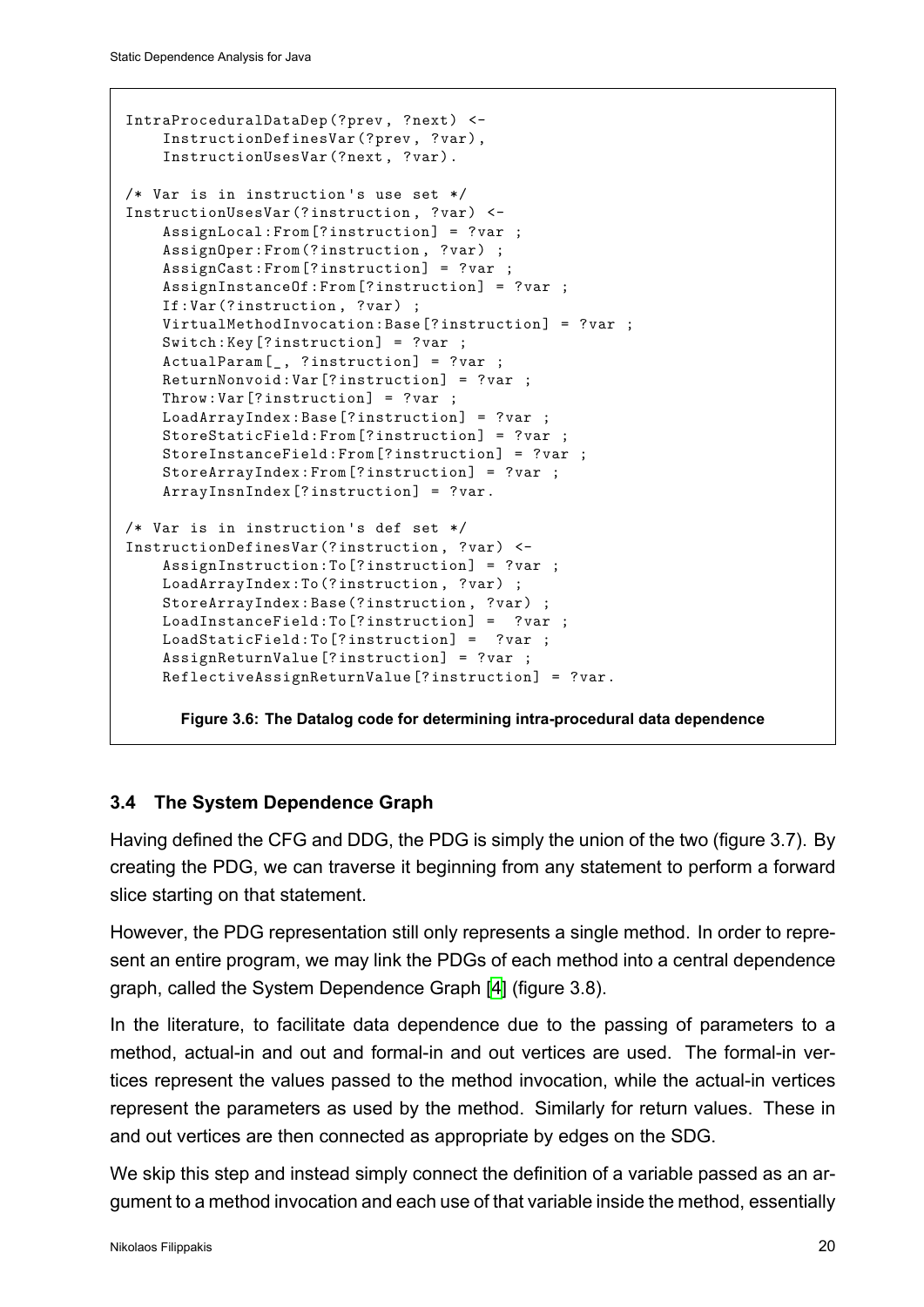```
IntraProceduralControlDep(?next, ?prev) <-
    IntraProceduralBlockControlDep(?nextBlock , ?prev),
    BasicBlockHead[?next] = ?nextBlock.
IntraProceduralDependencyBase(?next, ?prev) <-
   IntraProceduralDataDep(?prev, ?next) ;
    IntraProceduralControlDep(?next, ?prev).
/* Intra procedural dependency - base case */
IntraProceduralDependency(?prev, ?next) <-
    IntraProceduralDependencyBase(?next, ?prev).
/* Intra procedural dependency step */
IntraProceduralDependency(?prev, ?next) <-
    IntraProceduralDependency(?prev, ?inter),
    IntraProceduralDependencyBase(?next, ?inter).
```
**Figure 3.7: The Datalog code for creating the PDG edges**

forming an inter-procedural def-use chain for each argument.

As Java is an object-oriented language, we have to take into account polymorphism and inheritance whenever we encounter a method invocation. We have to be conservative for our analysis, so whenever we encounter a method invocation we have to consider that all of the methods that it might resolve to will be executed. This means that, if due to control flow a variable may point to different object types and a method is invoked upon that variable, we have to consider that all of the different possible implementations of that method will be executed. Thankfully, Doop takes care of this matter for us with its points-to analysis, which can tell us the possible allocation sites for each variable. Using Doop's CallGraphEdge predicate we can find, for each call site, all possible methods that can be called. In this way, we also leverage Doop's use of contexts for its points-to analysis.

#### <span id="page-20-0"></span>**3.5 Heap object dependences**

In order to detect heap-carried dependences, we again use Doop's points-to analysis in order to determine which objects a statement may access. This part of the analysis is field-sensitive and context-sensitive, however it is not flow-sensitive across different methods. This means that, while a load may never come after a store during execution, that load may still be considered to depend on the store. While this introduces some loss of precision, many programs that would be considered for dependence analysis, such as web applications, are constantly looping and therefore this precision would make little difference. The downside is that we cannot consider any method to declassify an object field as we cannot be sure about the order of loads and stores.

Points-to analysis is also used for arrays, however array indices are not considered, so once a tainted variable is stored in an array, the entire array is considered tainted. This is because constant array indices are rarely used in Java, and we cannot reliably infer the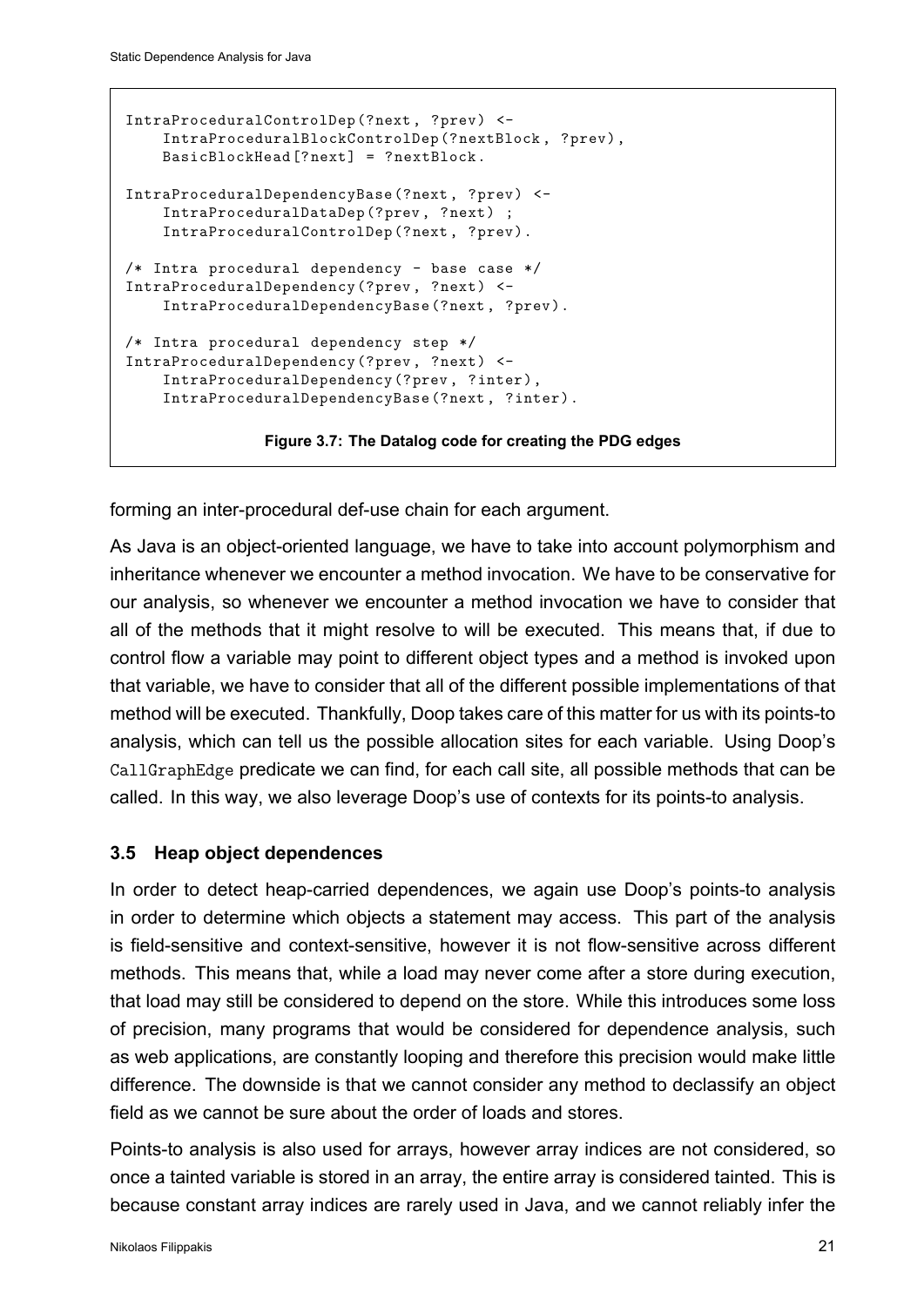value of a variable index during runtime using static analysis.

Static object fields may also become tainted. Points-to analysis is not used here, as each static field has exactly one instance.

When any of the above heap-carried dependences is detected, an edge is added to the SDG from the statement that stores the possible tainted value to each statement that may load that value, similarly to how we added edges for def-use chains for intra-procedural data dependences. The difference, however, is that a def-use chain connects all the uses to the last definition, while heap-carried dependences are flow insensitive, and therefore all uses (loads) are connected to all definitions (stores). Besides the reasons stated above, another reason is that two methods that access the same parts of the heap may be executed in parallel, while a method invocation's statements will always be executed sequentially. Therefore, in order to be conservative, we don't attempt to use any kind of flow sensitivity on the inter-procedural level.

#### **3.6 Reflection**

<span id="page-21-0"></span>The Doop framework also supports reflection to a certain degree. It fully supports reflective entities created using constant strings. Also, it tries to reason about the type of a reflective entity for reflective calls that use non-constant strings by trying to match constant substrings with potential class names, as well as using the type casts of reflective entities at their use sites as hints about their type. [9] Reflective calls and field operations are integrated into the appropriate relations, such as VarPointsTo, CallGraphEdge and LoadHeapInstanceField.

Because of this, our reflection benefits simply by en[ab](#page-34-10)ling reflection handling, our analysis benefits by it. However, in order to handle e.g. static stores/loads and reflective call parameters, we have to introduce new rules. Therefore, our analysis should be able to soundly detect a large subset of reflection-introduced dependencies, such as those used in major Java frameworks.

#### **3.7 Declassification**

<span id="page-21-1"></span>Often, a system needs some way to leak (i.e., declassify) some classified information, or process some untrusted data in a sensitive manner. For example, some user-supplied data may be considered sensitive up to the point that they reach some sanitization method, after which the data may be inserted into a database. This sanitization method may be considered a declassifier [14]. In our analysis, a user may supply the methods or statements that will be considered declassifiers. By doing that, the appropriate edges through which information flows to these methods or statements will be removed from the SDG, preventing the propagatio[n o](#page-34-11)f the tainting via these edges when the SDG is traversed. Note, however, that the issue with heap-carried dependences still applies: Since we can't determine the order in which heap loads and stores happen, a declassifier method won't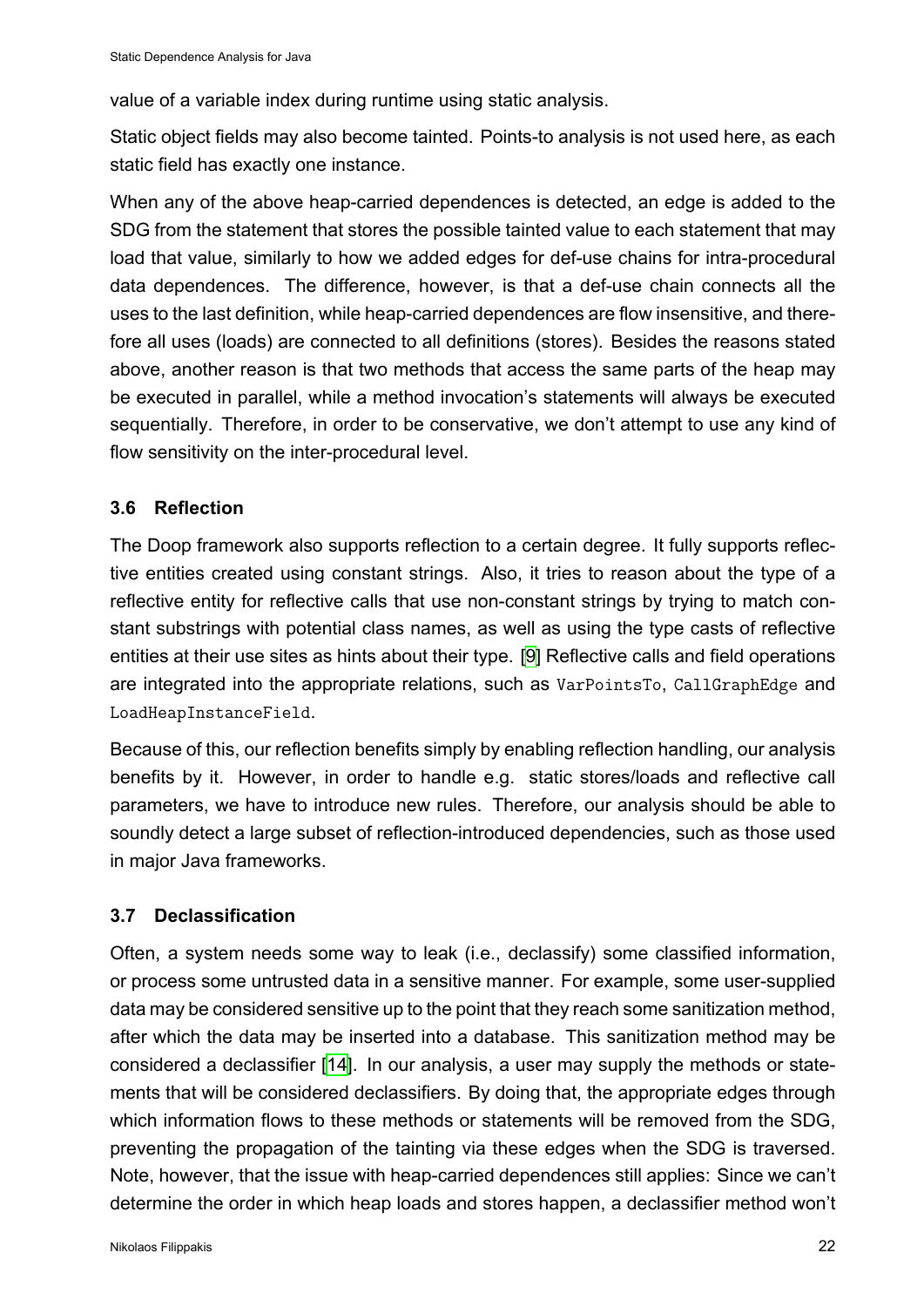be able to un-taint a tainted field or array. Instead, a declassifier method may take some tainted arguments and return an untained value.

For an illustration, below is an example of how declassification affects one of our analysis rules. An instruction that loads a tainted heap location, represented by the TaintedLoad predicate, will only be considered dependent on one of the taint sources if it is not in a declassification method, or explicitly declared to be a secure instruction.

```
/* Mark dependent loads as dependent instructions across all contexts */
DependentInstruction(?ctx, ?insn) <-
   TaintedLoad(?ctx, ?insn),
   !SecureMethod(Instruction:Method[?insn]),
   !SecureInstructionInner(?insn).
```
**Figure 3.8: An example of declassification**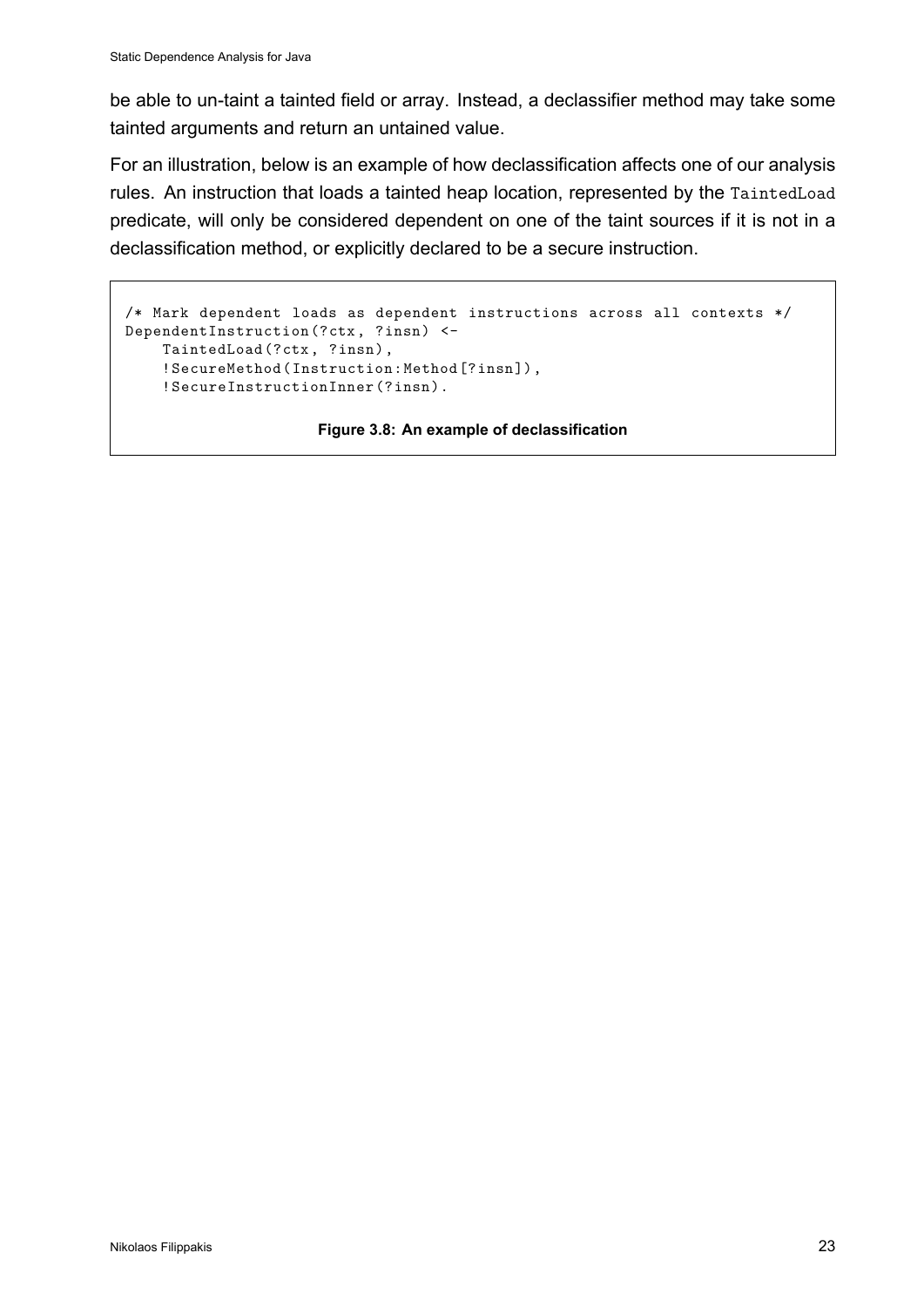### **4. RESULTS**

<span id="page-23-0"></span>In order to evaluate our analysis, we ran it on the Securibench Micro 1.08 benchmark suite [15]. It contains test cases for different kinds of taint propagation, such as through the heap or through sessions, as well as a test group concerning declassifiers (Sanitizers group). In each test case, there are specific taint sources (usually a call to HttpServletRequest.getParameter()) [as](#page-34-12) well as several sinks (usually calls to System.out.println()), for which it should be determined if the input from the source affects the output. The results are shown below.

| <b>Test Group</b>    |         | Detected False Positives |
|----------------------|---------|--------------------------|
| Aliasing             | 12/12   | 0                        |
| Arrays               | 9/9     | 5                        |
| <b>Basic</b>         | 61/63   | 2                        |
| Collections          | 14/14   | 5                        |
| Data Structures      | 5/5     | 0                        |
| Factories            | 3/3     | 0                        |
| Inter                | 16/16   | 2                        |
| Pred                 | 5/5     | 3                        |
| Reflection           | 4/4     | 0                        |
| <b>Sanitizers</b>    | 3/4     | 0                        |
| Session              | 3/3     | 1                        |
| <b>Strong Update</b> | 1/1     | $\overline{2}$           |
| Total                | 136/139 | 20                       |

We detected a total of 136 out of 139 vulnerabilities ( 98%). The same Datalog rules were mostly used for the test cases. The biggest exceptions were the "Sanitizers" test cases, which each introduced a different declassification method and therefore needed additional rules.

Many of the false positives are due to the fact that we don't tell apart different array indices, and heap-carried dependences are flow-insensitive.

We have also used the analysis on several of the larger programs in the Securibench benchmark suite [16] and we were able to track the parts of the code where user-supplied information, either through parameters, headers or cookies, were accessed during sensitive operations, such as writes to databases or files. This demonstrates the scalability of our analysis as t[he e](#page-34-13)ntire generation and traversal of the SDG, along with the underlying points-to analysis, took at most about 10 minutes. However, due to a lack of additional information on those programs and their vulnerabilities, we were uncertain of how many of these sinks were, in fact, security issues.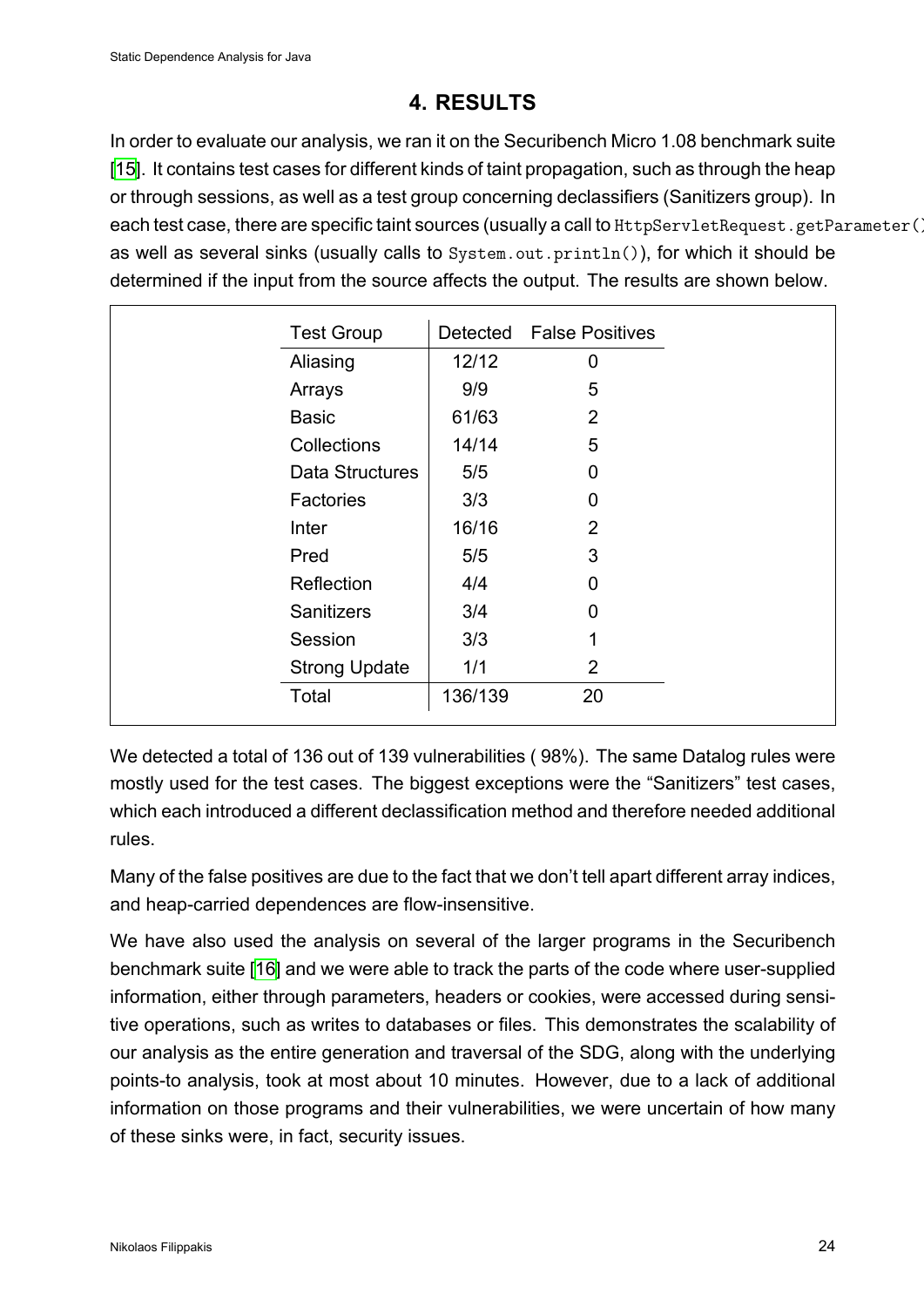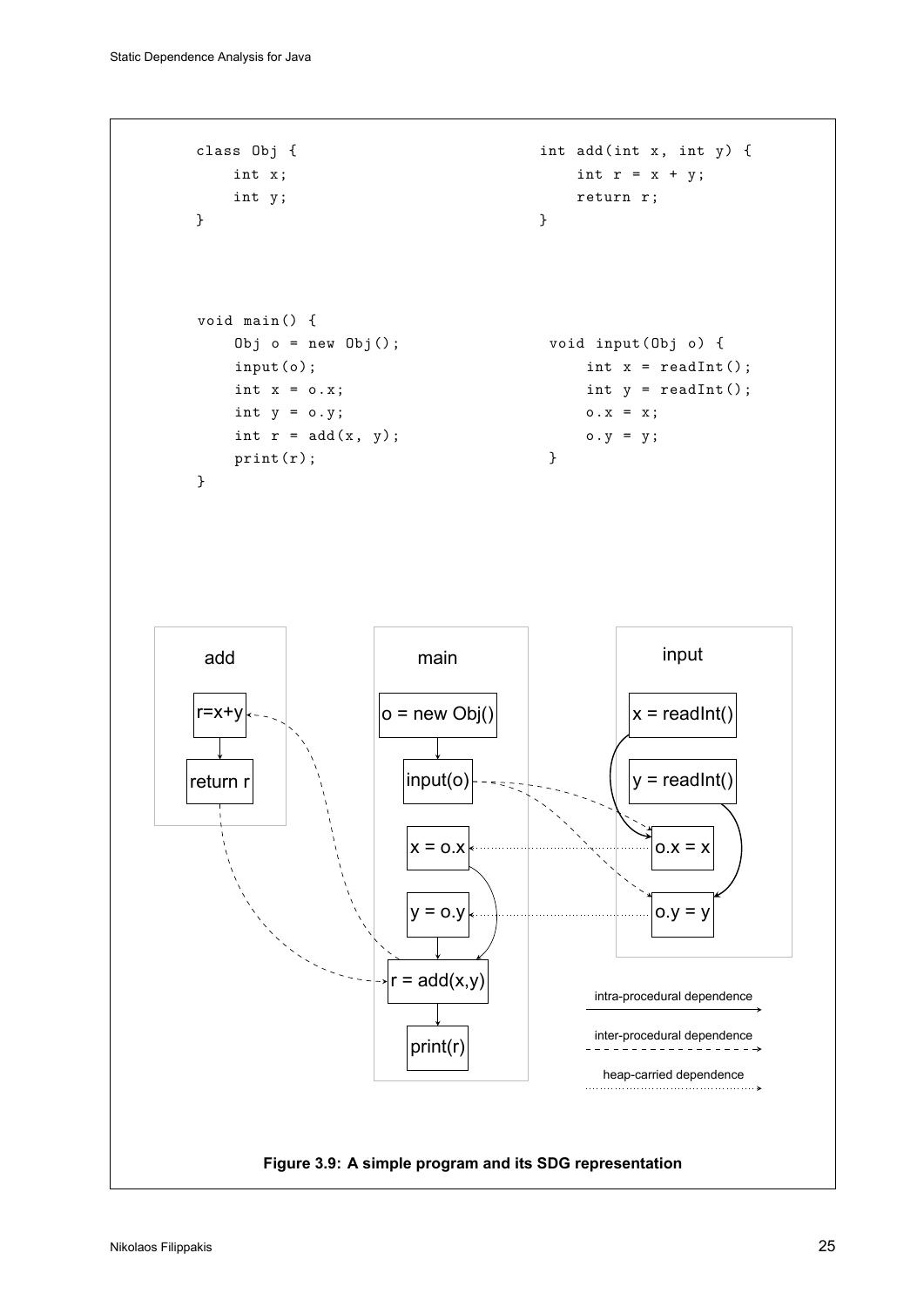## **5. RELATED WORK**

<span id="page-25-0"></span>A similar tool that also uses the PDG is JOANA [17, 18], which comes as an add-on for the Eclipse IDE. It is object, flow and context-sensitive as well and is used for analyzing Java bytecode for noninterference and information flow control. It can also detect leaks that result from the interleaving of different threads. [Ho](#page-34-14)[wev](#page-34-15)er, JOANA requires annotations to be present in the code during development. Like the other tools mentioned here, it does not handle reflection.

bddbddb [19] is a similar framework that uses Datalog for expressing context-sensitive analyses, however it uses BDDs instead of explicitly representing its relations as Doop does. While BDDs are a more advanced data structure than the b-trees used in Doop, thanks to [Do](#page-34-16)op's declarative nature and explicit representation, with some simple enhancements a lot of redundancy is avoided, resulting in better performance and scalability [20].

Pidgin [21] uses PDGs for representing the flows of information found in Java bytecode [and](#page-34-17) uses a custom PDG query language to allow users to express their own applicationspecific security policies, without interfering with the development of the program. Its PDG constru[ctio](#page-35-6)n is based on the WALA framework.

FlowDroid [22] analyzes and detects tainted data flows within an Android apk file by using its knowledge about the Android application lifecycle. Its analysis is context, flow, field and object-sensitive and it can detect data flows from a set of sources to a set of sinks. Similarly to [Do](#page-35-7)op, it uses the Soot framework and its Jimple IR [23].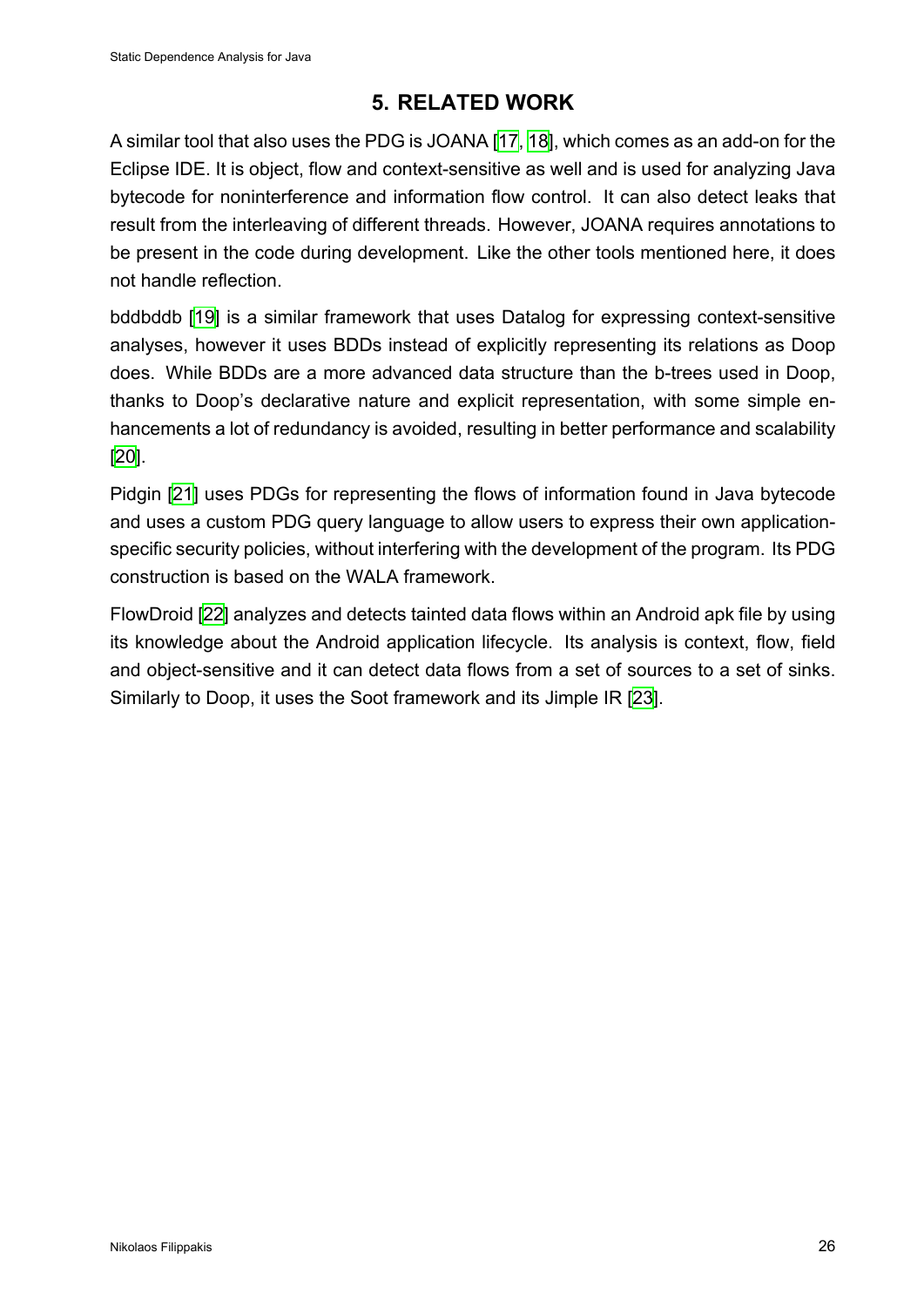### **6. CONCLUSIONS**

<span id="page-26-0"></span>Using Datalog and the Doop framework, we were able to express a compact and succinct dependence analysis, by using PDGs and SDGs to represent information and control flow within a program. In this way, we were able to combine the power of the PDG with the expressiveness of the Datalog language, as well as leverage the scalable points-to analysis offered by the Doop framework. By using the Doop framework, we were also able to decouple the implementation of the analysis from the context chosen for the points-to analysis. Also, as a result, our analysis is scalable to larger applications, thanks to Doop's explicit representation of relations instead of the traditionally used BDDs.

Users can easily define taint sources and declassifiers for the analysis and disable parts of the analysis such as the Control Flow Graph construction or change the context used. They can then query the results using the Datalog language in order to only show relevant information.

We used the Securibench Micro [15] framework to evaluate the analysis and compare it to similar methods in the field, and we were able to detect about 98% of the vulnerabilities it introduced with only a few false positives. The same set of rules was used for the benchmarks, except for the Saniti[zer](#page-34-12) classes which also introduced some declassification methods.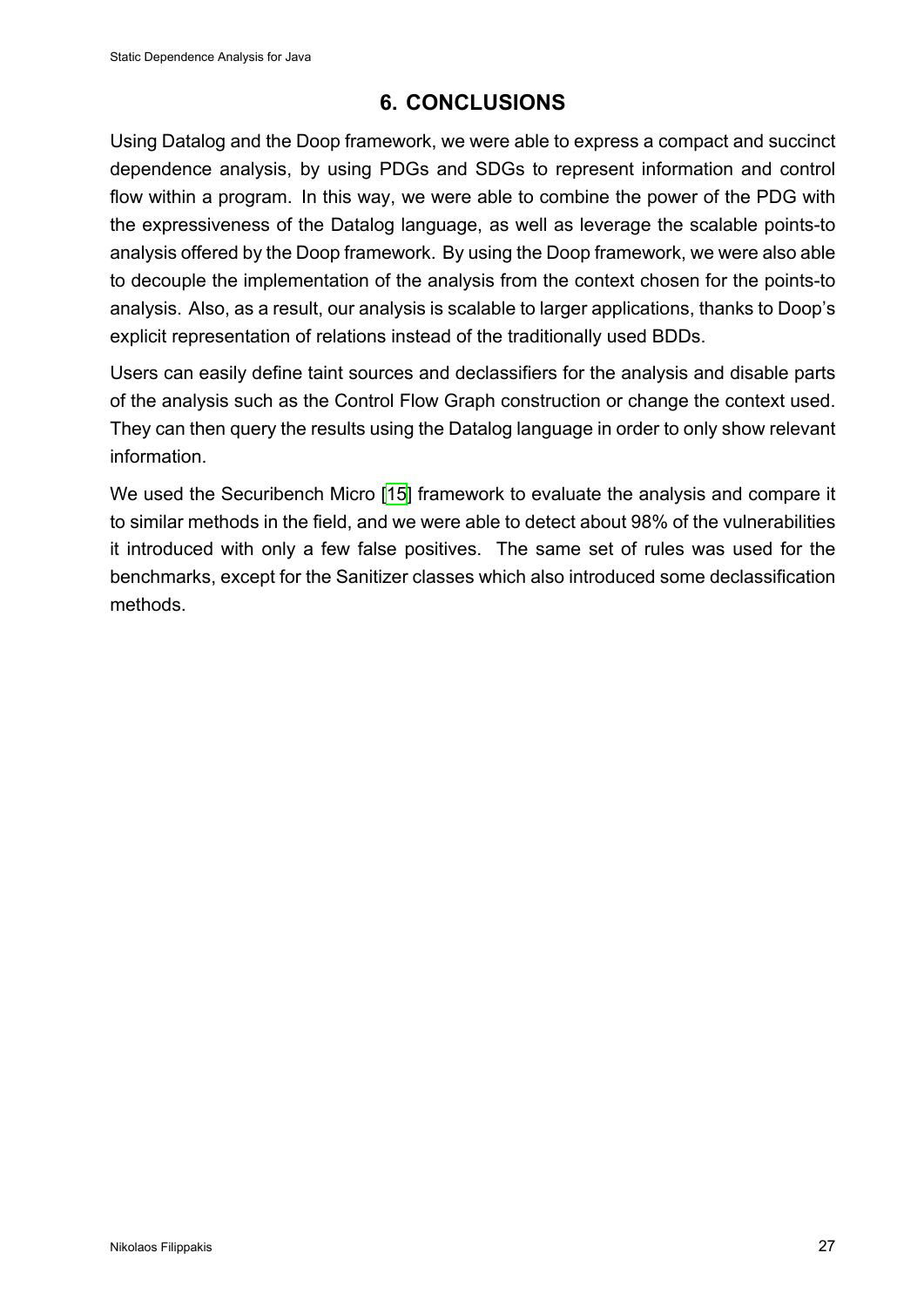# **ABBREVIATIONS**

<span id="page-27-0"></span>

| <b>PDG</b> | Program Dependence Graph        |
|------------|---------------------------------|
| <b>SDG</b> | System Dependence Graph         |
| <b>CFG</b> | <b>Control Flow Graph</b>       |
| <b>DDG</b> | Data Dependence Graph           |
| IR.        | Intermediate Representation     |
| <b>SSA</b> | <b>Static Single Assignment</b> |
| <b>BDD</b> | <b>Binary Decision Diagram</b>  |
| <b>EDB</b> | <b>Extensional Database</b>     |
| <b>IDB</b> | <b>Intentional Database</b>     |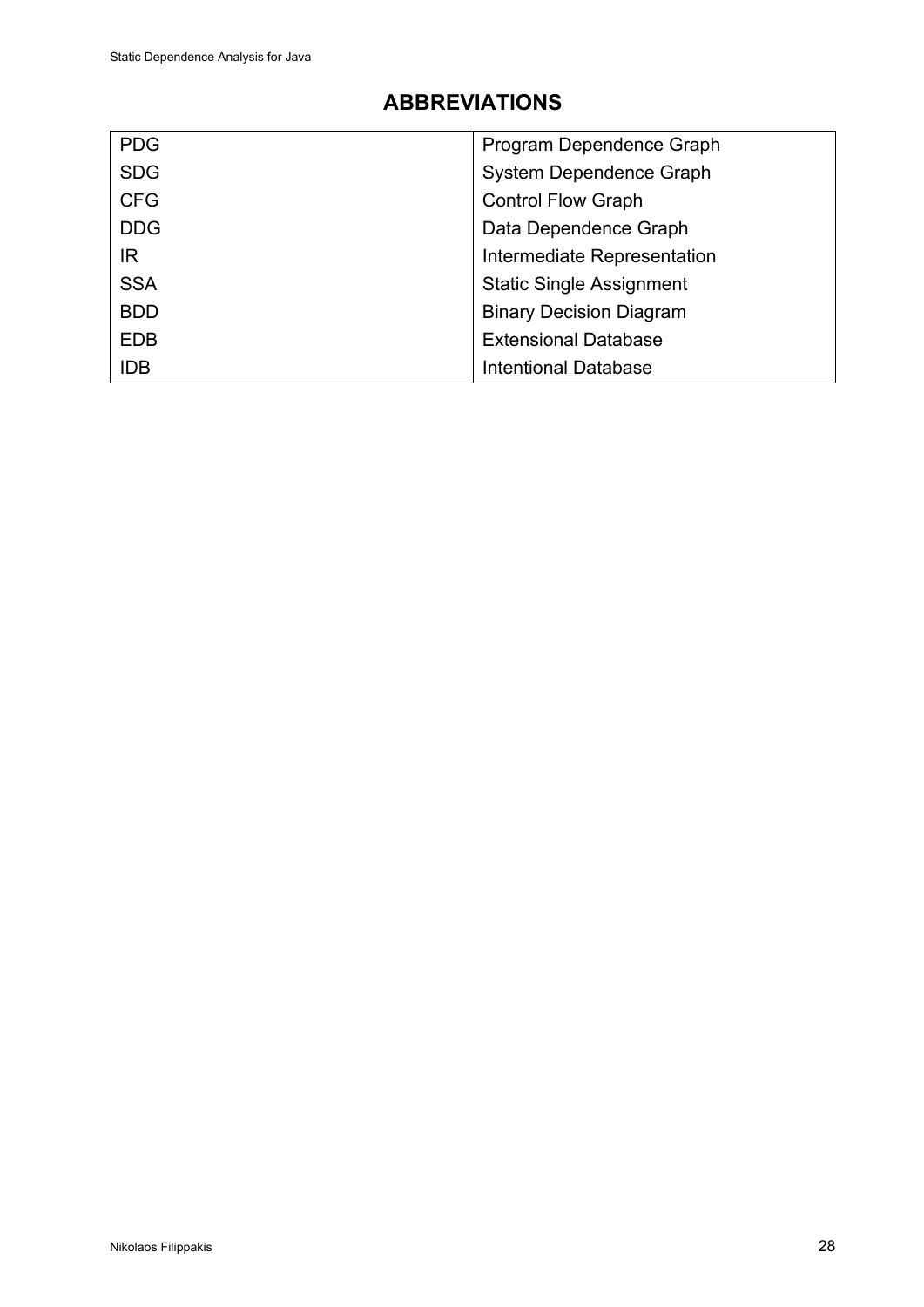### **APPENDIX A: DEPENDENCE ANALYSIS CODE**

```
#include "../2-object -sensitive+heap/analysis.logic"
#include "../../addons/cfg-analysis/rules.logic"
/* Made for optimizing TaintedLoad */
AllCtxDependentStoreHeapFld(?fld, ?hctx, ?heap) <-
    DependentInstruction(?ctx, ?dependent),
    StoreFldTo(?var, ?fld, ?dependent),
    VarPointsTo(?hctx, ?heap, ?ctx, ?var).
/* An instruction that loads a field that a dependent instruction wrote to
   */
TaintedLoad(?ctx, ?insn) <-
    AllCtxDependentStoreHeapFld(?fld, ?hctx, ?heap),
    LoadFldFrom(?insn, ?var2, ?fld),
    VarPointsTo(?hctx, ?heap, ?ctx, ?var2).
/* Similarly, find tainted static loads */
TaintedLoad(?ctx, ?insn) <-
    DependentInstruction(_, ?prev),
    FieldInstruction:Signature[?prev] = ?fld,
    StoreStaticField:Insn(?prev),
    LoadStaticField:Insn(?insn),
    FieldInstruction:Signature[?insn] = ?fld,
    ReachableContext(?ctx, Instruction:Method[?insn]).
/* Made for optimizing TaintedLoad */
LoadArrayHeapInsn(?ctx, ?insn, ?hctx, ?heap) <-
    LoadArrayIndex:Base[?insn] = ?var,
    VarPointsTo(?hctx, ?heap, ?ctx, ?var).
/* An instruction that loads data from an array that a dependent
   instruction wrote to */
TaintedLoad(?loadCtx , ?insn) <-
    DependentInstruction(?storeCtx , ?dependent),
    StoreArrayIndex:Base[?dependent] = ?var1,
    LoadArrayHeapInsn(?loadCtx , ?insn, ?hctx, ?heap),
    VarPointsTo(?hctx, ?heap, ?storeCtx , ?var1).
/* Find tainted reflective static loads */
TaintedLoad(?ctx, ?insn) <-
    DependentInstruction(?prevCtx , ?prevInsn),
    InstructionDefinesVar(?prevInsn, ?prevVar),
    ReflectiveStoreStaticField(?fld, ?prevCtx, ?prevVar),
    ReflectiveLoadStaticField(?ctx, ?nextVar , ?fld),
```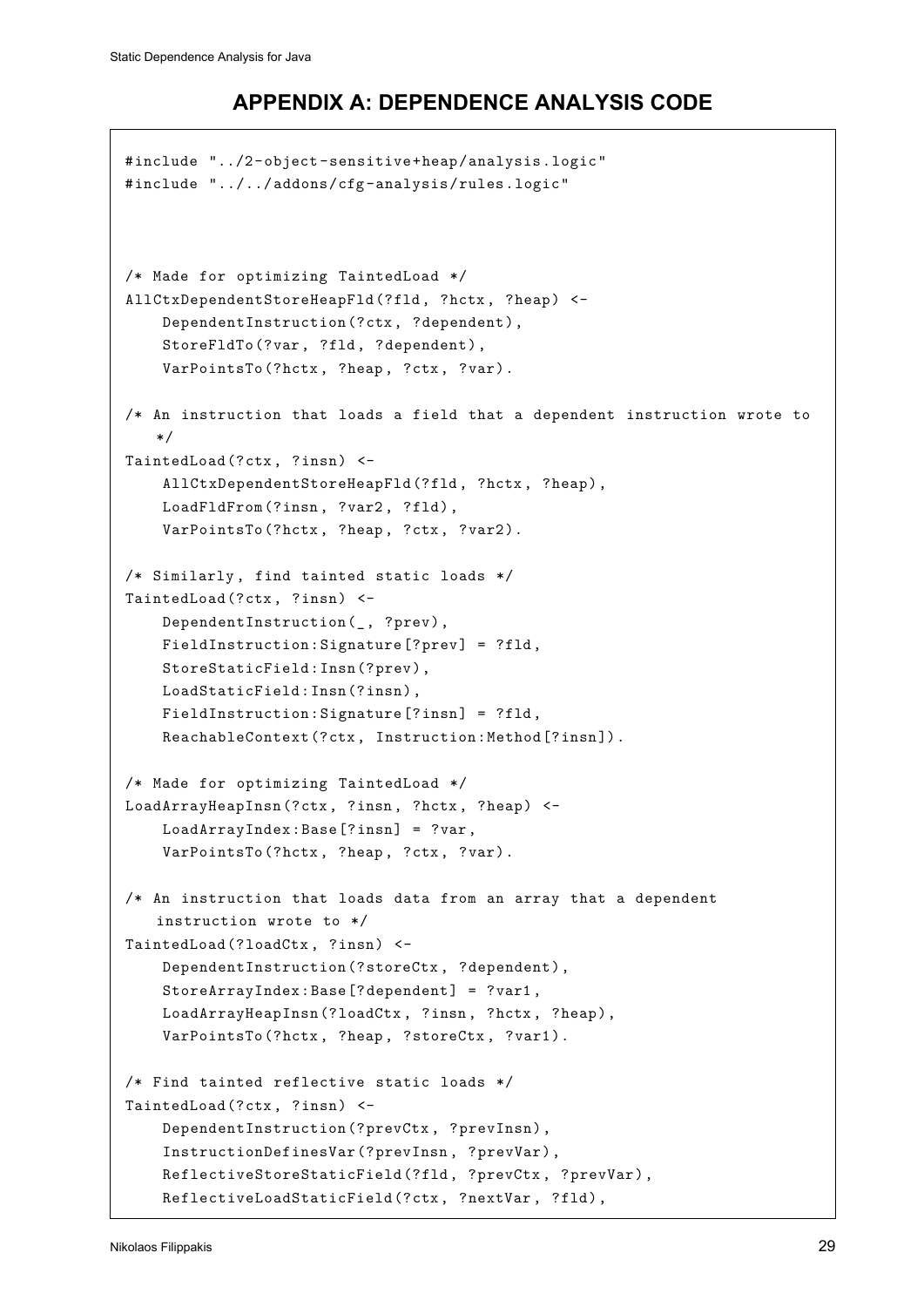```
InstructionUsesVar(?insn, ?nextVar).
/* Data dependency between the formal and actual param */
CallReturnDependency(?nextCtx, ?nextInsn, ?prevCtx, ?prevInsn) <-
    FormalParam[?paramIndex , ?meth] = ?formalParam ,
    ActualParam[?paramIndex , ?callsite] = ?actParam ,
    CallGraphEdge(?prevCtx , ?callsite , ?nextCtx , ?meth),
    InstructionDefinesVar(?prevInsn, ?actParam),
    InstructionUsesVar(?nextInsn, ?formalParam),
    !SecureMethod(?meth).
/* Data dependency between the formal and actual param in a reflective
   invocation */
CallReturnDependency(?nextCtx, ?nextInsn, ?prevCtx, ?prevInsn) <-
   FormalParam[_, ?meth] = ?formalParam ,
    ReflectiveActualParams[?callsite] = ?actParams ,
   ReflectiveCallGraphEdge(?prevCtx, ?callsite, ?nextCtx, ?meth),
   StoreArrayIndex:Base(?prevInsn, ?actParams),
    InstructionUsesVar(?nextInsn, ?formalParam),
    !SecureMethod(?meth).
/* Data dependency between the return instruction and the caller */
CallReturnDependency(?nextCtx, ?nextInsn, ?prevCtx, ?prevInsn) <-
   ReturnNonvoid:Insn(?prevInsn),
    Instruction:Method[?prevInsn] = ?meth,
    !SecureMethod(Instruction:Method[?nextInsn]),
    CallGraphEdge(?nextCtx, ?nextInsn, ?prevCtx, ?meth).
/* Dependency source */
DependentInstruction(?ctx, ?insn) <-
    Instruction:Method[?insn] = ?meth,
   ReachableContext(?ctx, ?meth),
   DependencySourceInstruction(?insn).
/* All kinds of intra -procedural dependency */
DependentInstruction(?ctx, ?insn) <-
   DependentInstruction(?ctx, ?prevInsn),
    IntraProceduralDependencyOpt(?insn, ?prevInsn),
    !SecureInstructionInner(?insn).
/* Mark dependent loads as dependent instructions across all contexts */
DependentInstruction(?ctx, ?insn) <-
    TaintedLoad(?ctx, ?insn),
    !SecureMethod(Instruction:Method[?insn]),
    !SecureInstructionInner(?insn).
```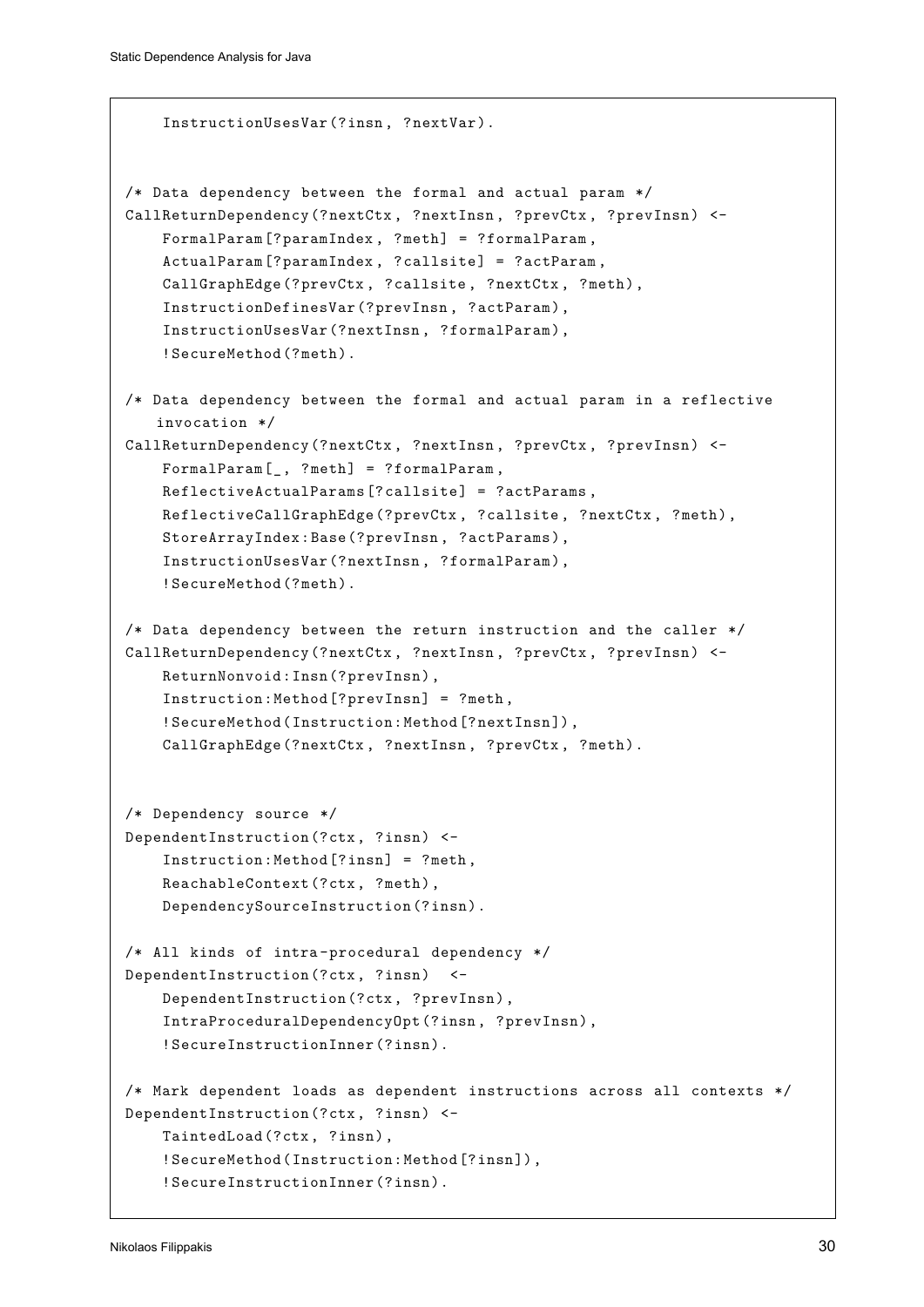```
/**
 * If an instruction is inter -procedurally dependent on a dependent
    instruction
 * mark that instruction as dependent in its context
 */
DependentInstruction(?ctx, ?insn) <-
    DependentInstruction(?prevCtx , ?prevInsn),
    CallReturnDependency(?ctx, ?insn, ?prevCtx , ?prevInsn).
/**
 * If a method call has a control dependency on an instruction , every
    instruction
 * in that method is control dependent on that instruction
 */
DependentInstruction(?ctx, ?insn) <-
    DependentInstruction(?prevCtx , ?prevInsnControlDep),
    IntraProceduralControlDep(?prevInsn , ?prevInsnControlDep),
    CallGraphEdge(?prevCtx, ?prevInsn, ?ctx, ?meth),
    Instruction:Method[?insn] = ?meth.
SecureInstructionInner(?insn) <- SecureInstruction(?insn).
/* An instruction that calls a secure method is also secure */
SecureInstructionInner(?insn) <-
    CallGraphEdge(_, ?insn, _, ?meth),
    SecureMethod(?meth).
/* Insn stores to base.fld */
StoreFldTo(?base, ?fld, ?insn) <-
    FieldInstruction:Signature[?insn] = ?fld,
    StoreInstanceField:Base[?insn] = ?base.
/* Insn stores to base.fld by reflection */
StoreFldTo(?var, ?fld, ?insn) <-
    ReflectiveStoreField(?insn, ?fld, _, _),
    !FieldModifier("static", ?fld),
    java:lang:reflect:Field:set:base[?insn] = ?var.
/* Insn loads from base.fld */
LoadFldFrom(?insn, ?base, ?fld) <-
    FieldInstruction:Signature[?insn] = ?fld,
    LoadInstanceField:Base[?insn] = ?base.
/* Insn loads from base.fld by reflection */
LoadFldFrom(?insn, ?var, ?fld) <-
    ReflectiveLoadField(?insn, _, _, ?fld),
```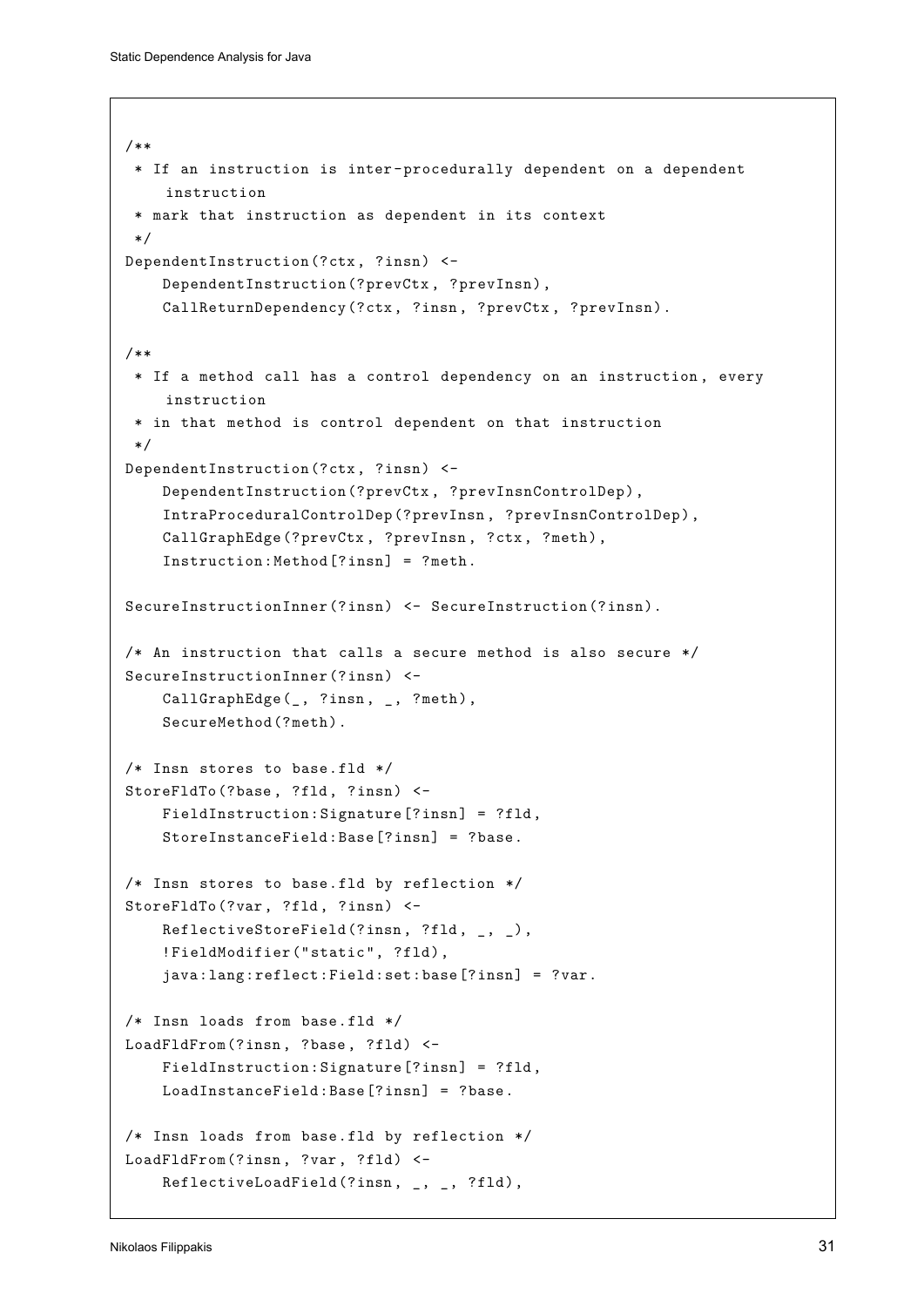```
!FieldModifier("static", ?fld),
    java:lang:reflect:Field:get:base[?insn] = ?var.
/* Var is in instruction 's use set */
InstructionUsesVar(?instruction , ?var) <-
    AssignLocal:From[?instruction] = ?var ;
    AssignOper:From(?instruction, ?var) ;
    AssignCast:From[?instruction] = ?var ;
   AssignInstanceOf:From[?instruction] = ?var ;
    If:Var(?instruction, ?var) ;
   VirtualMethodInvocation:Base[?instruction] = ?var ;
   Switch:Key[?instruction] = ?var ;
    ActualParam[_, ?instruction] = ?var ;
   ReturnNonvoid:Var[?instruction] = ?var ;
   Throw:Var[?instruction] = ?var ;
   LoadArrayIndex:Base[?instruction] = ?var ;
    StoreStaticField:From[?instruction] = ?var ;
    StoreInstanceField:From[?instruction] = ?var ;
   StoreArrayIndex:From[?instruction] = ?var ;
    ArrayInsnIndex[?instruction] = ?var.
/* Var is in instruction 's def set */
InstructionDefinesVar(?instruction , ?var) <-
    AssignInstruction:To[?instruction] = ?var ;
   LoadArrayIndex:To(?instruction, ?var) ;
   StoreArrayIndex:Base(?instruction, ?var) ;
   LoadInstanceField:To[?instruction] = ?var ;
   LoadStaticField:To[?instruction] = ?var ;
   AssignReturnValue[?instruction] = ?var ;
   ReflectiveAssignReturnValue[?instruction] = ?var.
/* An instruction is a CFG leaf if it ends with a throw */
CFGLeaf (?headInsn, ?method) <-
    Throw(?insn, _),
   BasicBlockHead[?insn] = ?headInsn ,
    Instruction:Method[?headInsn] = ?method.
/* An instruction is a CFG leaf if it ends with a return */
CFGLeaf (?headInsn, ?method) <-
   ReturnInstruction(?insn),
   BasicBlockHead[?insn] = ?headInsn ,
    Instruction:Method[?headInsn] = ?method.
/* Nothing post-dominates a CFG leaf */
DoesNotPostDominate(?postDomCandidate , ?insn) <-
```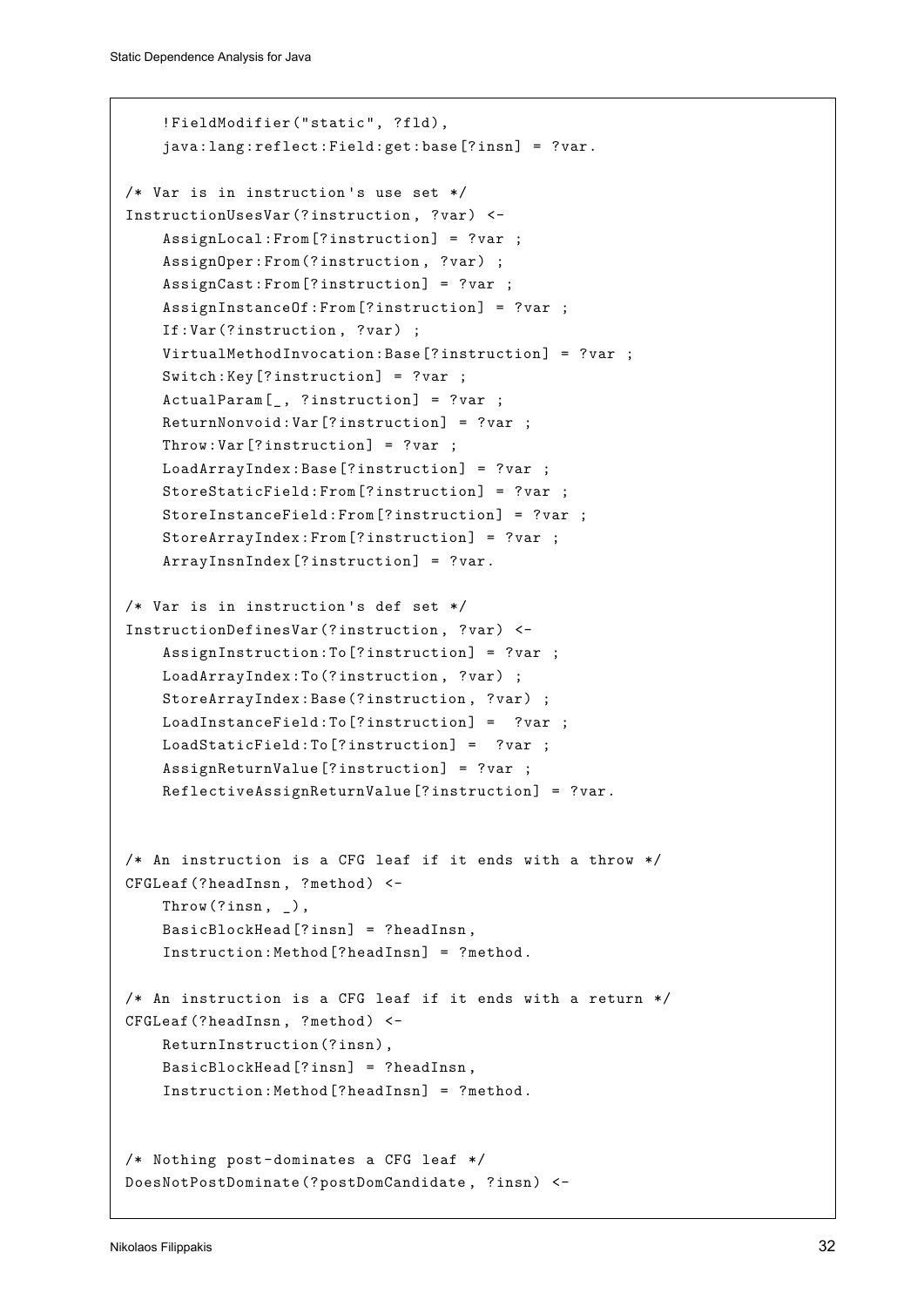```
BBHeadInMethod(?postDomCandidate , ?method),
   CFGLeaf(?insn, ?method),
    ?postDomCandidate != ?insn.
/**
 * If A may come before B and C does not post-dominate B,
 * then C does not post-dominate A either , as after A the execution may go
    to B.
 * This is a lot more intuitive when one thinks that "DoesNotPostDominate(a
    ,b) =* exists path from b to some exit of the method , such that the path skips
    a".
 */
DoesNotPostDominate(?postDomCandidate , ?insn) <-
   DoesNotPostDominate(?postDomCandidate , ?otherInsn),
   MayPredecessorBBModuloThrow(?insn, ?otherInsn),
   ?insn != ?postDomCandidate.
/* If we can't prove A does not post-dominate B with the other rules, then
   A post-dominates B.
 * The definition is such that we always get reflexivity: PostDominates(x,x
    ).
 */
PostDominates(?dominator , ?insn) <-
    SameMethodBBHeads(?dominator , ?insn),
    !DoesNotPostDominate(?dominator , ?insn).
/* An intra procedural data dep exists when an instruction uses a var
   defined by another one */
IntraProceduralDataDep(?prev, ?next) <-
   InstructionDefinesVar(?prev, ?var),
    InstructionUsesVar(?next, ?var).
/* This block may follow an instruction , but it doesn 't postdominate it.
 * Invariant of this relation: ?prev is the
 * last instruction of a BB, ?nextBlock is the first of a different one.
*/
IntraProceduralBlockControlDep(?nextBlock , ?prev) <-
   BasicBlockBegin(?nextBlock),
   MaySuccessorModuloThrow(?nextBlock, ?prev),
   BasicBlockHead[?prev] = ?prevBlockStart ,
    !PostDominates(?nextBlock , ?prevBlockStart).
/**
```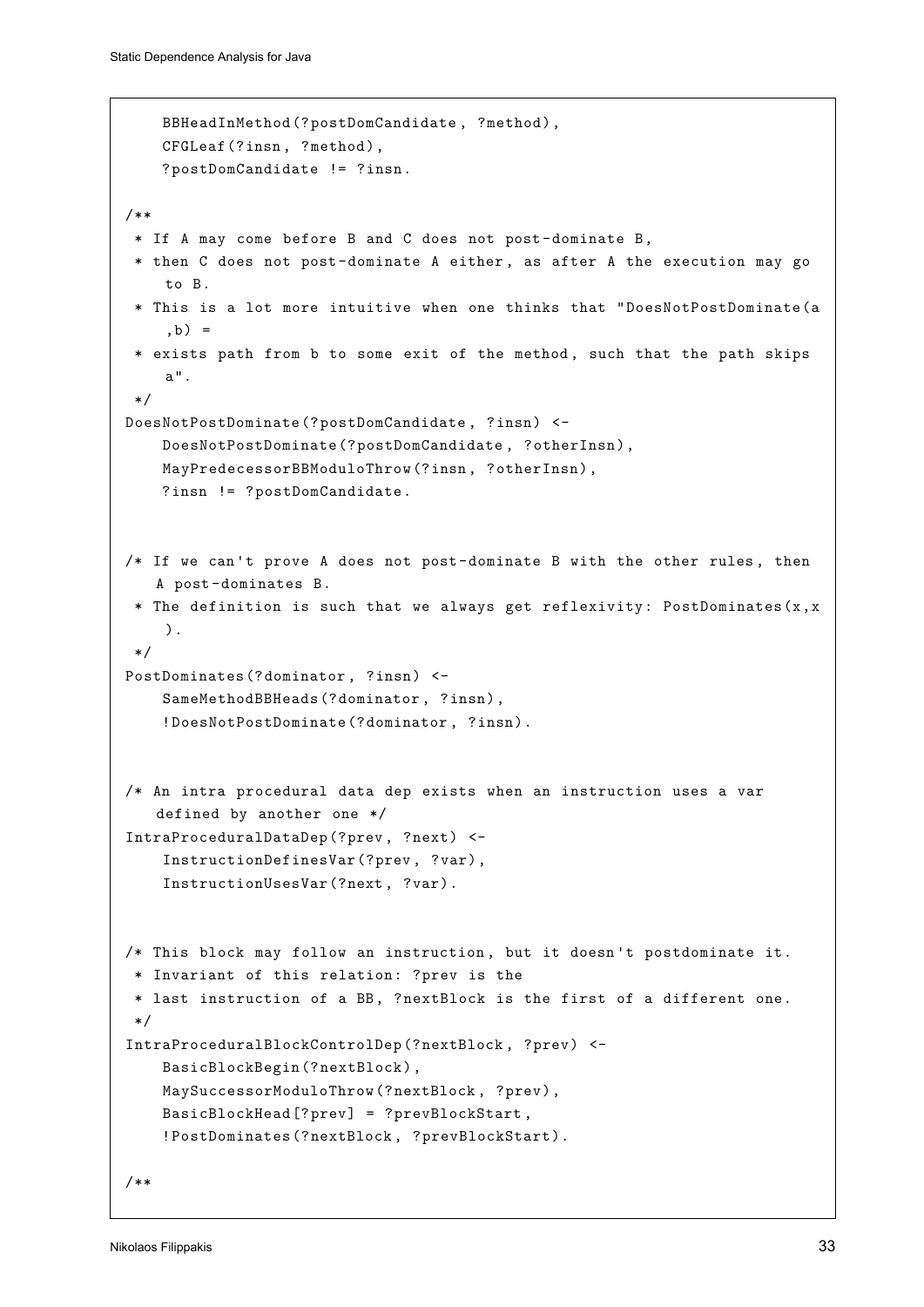```
* This block postdominates a block that depends on an instruction
 * which this block doesn 't postdominate
 */
IntraProceduralBlockControlDep(?nextBlock , ?prev) <-
    PostDominates(?nextBlock , ?interm),
    BasicBlockHead[?prev] = ?prevBlockStart ,
    !PostDominates(?nextBlock , ?prevBlockStart),
    IntraProceduralBlockControlDep(?interm , ?prev).
/* Same as above , but per instruction */
IntraProceduralControlDep(?next, ?prev) <-
    IntraProceduralBlockControlDep(?nextBlock , ?prev),
    BasicBlockHead[?next] = ?nextBlock.
/* Intra procedural dependency base */
IntraProceduralDependencyBase(?next, ?prev) <-
    !SecureInstructionInner(?next),
    (IntraProceduralDataDep(?prev, ?next) ;
    IntraProceduralControlDep(?next, ?prev)).
/* Intra procedural dependency - base case */
IntraProceduralDependency(?prev, ?next) <-
    IntraProceduralDependencyBase(?next, ?prev).
/* Intra procedural dependency step */
IntraProceduralDependency(?prev, ?next) <-
    IntraProceduralDependency(?prev, ?inter),
    IntraProceduralDependencyBase(?next, ?inter).
/* Inverted for optimization */
IntraProceduralDependencyOpt(?next, ?prev) <- IntraProceduralDependency(?
   prev, ?next).
```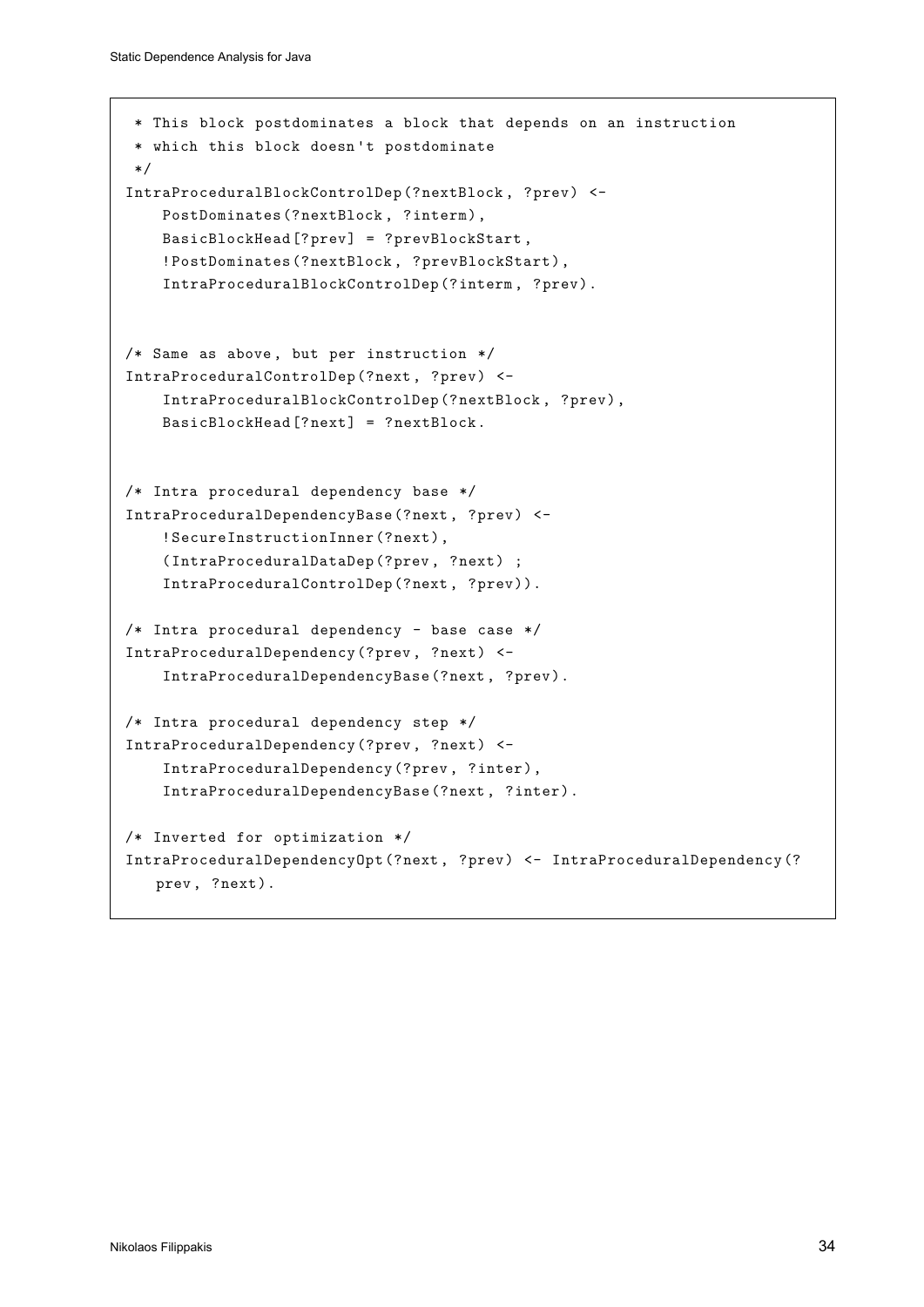#### **REFERENCES**

- [1] Jonas Skeppstedt, "An Introduction to the Theory of Optimizing Compilers", Skeppberg AB, 2012.
- [2] J. Ferrante, K. J. Ottenstein, J. D. Warren, "The program dependence graph and its use in optimization", ACM Trans. on Programming Languages and Systems, 1987.
- <span id="page-34-6"></span><span id="page-34-0"></span>[3] Richard Johnson, Keshav Pingali, "Dependence-Based Program Analysis" ACM SIGPLAN'93 PLDI, June 1993.
- [4] S. Horwitz, T. Reps, and D. Binkley, "Interprocedural slicing using dependence graphs", ACM Transactions on Programming Languages and Systems, vol. 12, pp. 26–60, January 1990.
- <span id="page-34-9"></span>[5] Frances E. Allen, "Control flow analysis", SIGPLAN Notices, 5(7):1–19, July 1970. Proceedings of a Symposium on Compiler Optimization.
- <span id="page-34-5"></span>[6] Martin Bravenboer and Yannis Smaragdakis, "Strictly declarative specification of sophisticated pointsto analyses", OOPSLA '09: 24th annual ACM SIGPLAN conference on Object Oriented Programming, Systems, Languages, and Applications, New York, NY, USA, 2009. ACM.
- <span id="page-34-1"></span>[7] R. Cytron, J. Ferrante, B. K. Rosen, M. N. Wegman, and F. K. Zadeck, "Efficiently Computing Static Single Assignment Form and the Control Dependence Graph", ACM TOPLAS 13(4):451–490, Oct 1991.
- [8] Alfred Aho, Jeffrey Ullman, Monica S. Lam, and Ravi Sethi, "Compilers, Principles, Techniques, and Tools", Addison-Wesley, Reading, Mass, 1986.
- <span id="page-34-7"></span>[9] Y. Smaragdakis, G. Kastrinis, G. Balatsouras, and M. Bravenboer, "More Sound Static Handling of Java Reflection", Tech. Rep., 2014.
- <span id="page-34-10"></span>[10] P. Lam, E. Bodden, O. Lhot´ak, and L. Hendren, "The soot framework for java program analysis: a retrospective", In Cetus Users and Compiler Infastructure Workshop (CETUS 2011), 2011.
- <span id="page-34-2"></span>[11] Arni Einarsson and Janus Dam Nielsen, "A Survivor's Guide to Java Program Analysis with Soot" BRICS, Department of Computer Science University of Aarhus, Denmark , 2008.
- <span id="page-34-8"></span>[12] Y. Smaragdakis, M. Bravenboer, and O. Lhotak, "Pick your contexts well: understanding objectsensitivity", In Proc. 38th annual ACM SIGPLAN-SIGACT symposium on Principles of programming languages, 2011.
- <span id="page-34-3"></span>[13] Weiser, M. "Programmers use slices when debugging", Commun. ACM 25, 7 (1982), 446–452.
- [14] A. Sabelfeld and D. Sands, "Declassification: Dimensions and principles", Journal of Computer Security, 17:517–548, 2009.
- <span id="page-34-11"></span><span id="page-34-4"></span>[15] B. Livshits. Securibench Micro, 2006. http://suif.stanford.edu/~livshits/work/ securibench-micro/.
- <span id="page-34-12"></span>[16] B. Livshits. Securibench, 2005. http://suif.stanford.edu/~livshits/work/securibench/.
- <span id="page-34-13"></span>[17] C. Hammer, "Information Flow Control for Java - A [Comprehensive Approach based on Path Condi](http://suif.stanford.edu/~livshits/work/securibench-micro/)[tions in Dependence G](http://suif.stanford.edu/~livshits/work/securibench-micro/)raphs", PhD thesis, Universitat Karlsruhe (TH), Fak. f. Informatik, 2009.
- <span id="page-34-14"></span>[18] C. Hammer and G. Snelting, "F[low-sensitive, context-sensitive, and object-sensitive informatio](http://suif.stanford.edu/~livshits/work/securibench/)n flow control based on program dependence graphs", International Journal of Information Security, 2009.
- <span id="page-34-15"></span>[19] J. Whaley, D. Avots, M. Carbin, and M. S. Lam, "Using Datalog and binary decision diagrams for program analysis", In Proceedings of the Asian Symposium on Programming Languages and Systems, Nov. 2005.
- <span id="page-34-17"></span><span id="page-34-16"></span>[20] Y. Smaragdakis and M. Bravenboer, "Using Datalog for fast and easy program analysis", In Datalog